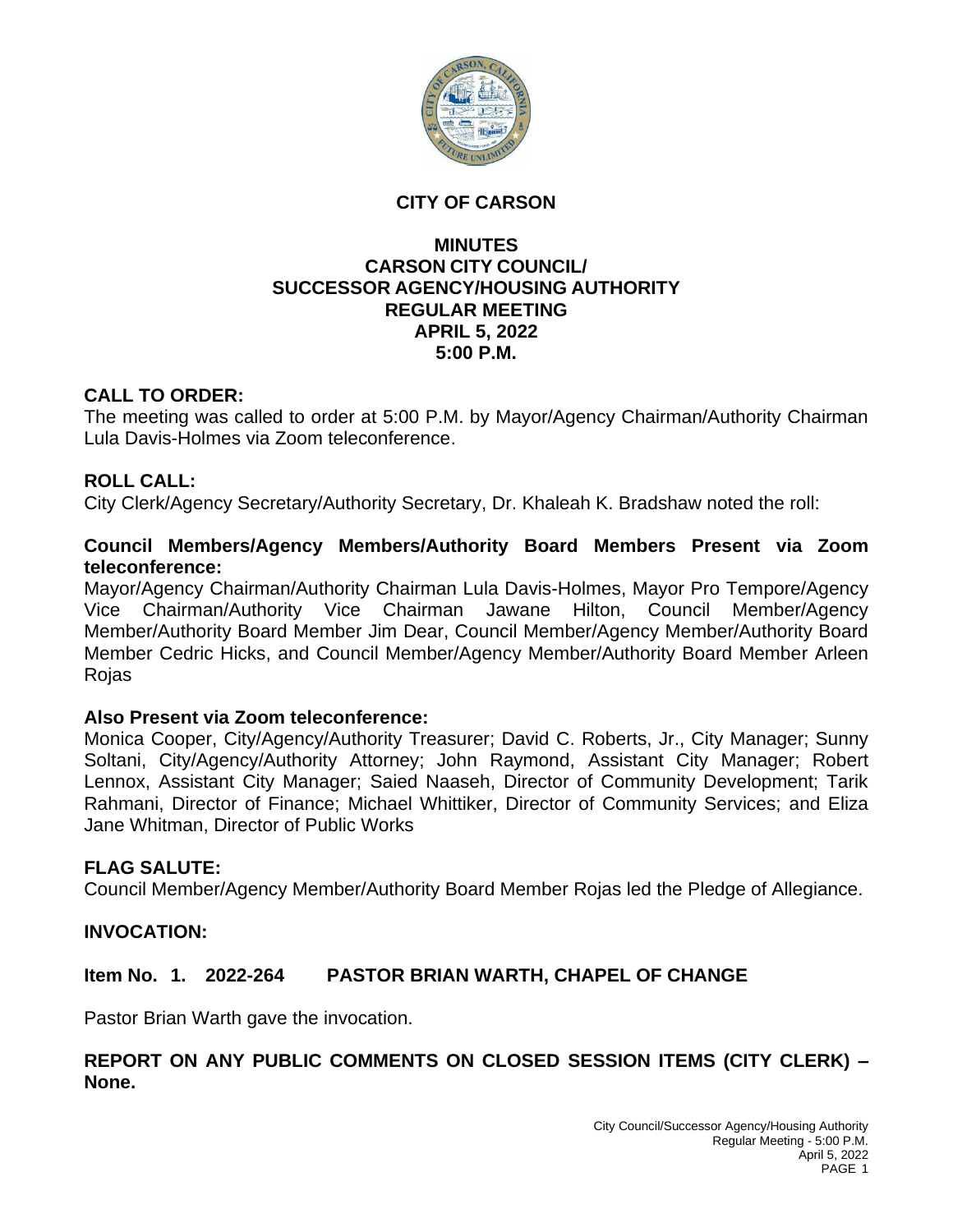# **ANNOUNCEMENT OF CLOSED SESSION ITEMS (CITY ATTORNEY)**

City/Agency/Authority Attorney Soltani announced the Closed Session items.

# **RECESS INTO CLOSED SESSION**

The meeting was recessed at 5:06 P.M. by Mayor/Agency Chairman/Authority Chairman Davis-Holmes to Closed Session.

#### **RECONVENE TO OPEN SESSION**

The meeting was reconvened at 6:06 P.M. by Mayor/Agency Chairman/Authority Chairman Davis-Holmes with all members previously noted present.

# **REPORT ON CLOSED SESSION ACTIONS (CITY ATTORNEY)**

City/Agency/Authority Attorney Soltani provided the Closed Session Report as follows:

# **CLOSED SESSION (Items 2 to 4)**

| Item No. 2. 2022-265 | <b>COUNSEL</b><br>- EXISTING<br><b>LEGAL</b><br><b>CONFERENCE</b><br><b>WITH</b><br><b>LITIGATION (CITY COUNCIL)</b>                                                                                                                                                                                                                                                                                                                                                                                                                                                      |
|----------------------|---------------------------------------------------------------------------------------------------------------------------------------------------------------------------------------------------------------------------------------------------------------------------------------------------------------------------------------------------------------------------------------------------------------------------------------------------------------------------------------------------------------------------------------------------------------------------|
| Recommendation:      | A closed session will be held, pursuant to Government Code<br>Section 54956.9(d)(1), to confer with legal counsel regarding<br>pending litigation to which the City is a party. The titles of such<br>litigation are as follows: CAM-Carson, LLC v. Carson Reclamation<br>Authority, City of Carson and Successor Agency to the Carson<br>Redevelopment Agency, Los Angeles Superior Court Case No.<br>20STCV16461 and CAM-Carson, LLC v. City of Carson and<br>Successor Agency to the Carson Redevelopment Agency,<br>Second District Court of Appeal Case No. B312729. |

ACTION: No reportable action was taken.

# **Item No. 3. 2022-271 CONFERENCE WITH LEGAL COUNSEL - ANTICIPATED LITIGATION (CITY COUNCIL)**

- Recommendation: A closed session will be held, pursuant to Government Code Section 54956.9 (e)(1), because there is a significant exposure to litigation in two cases.
- ACTION: No reportable action was taken on one case. The other case was not considered.

# **Item No. 4. 2022-284 CONFERENCE WITH LEGAL COUNSEL - ANTICIPATED LITIGATION (CITY COUNCIL)**

Recommendation: A closed session will be held, pursuant to Government Code Section 54956.9 (d)(2) or (d)(3) & (e)(1) or (e)(2), because there is a significant exposure to litigation in one case.

ACTION: No reportable action was taken.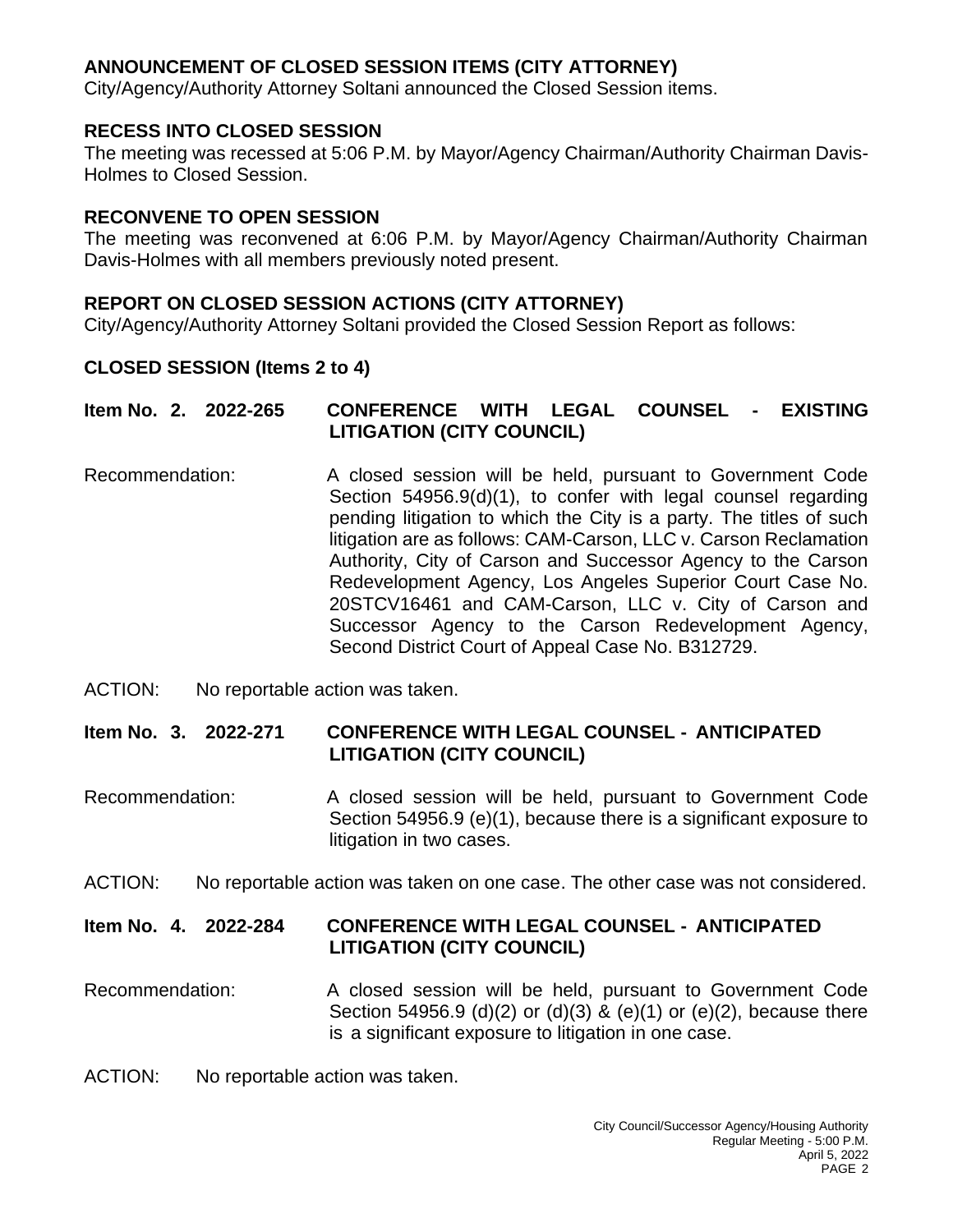# **INTRODUCTIONS (MAYOR)**

#### **Item No. 5. 2022-201 REPORT FROM CAPTAIN JONES OF CARSON SHERIFF'S STATION**

Item No. 5 was heard after Item No. 24.

Captain Jones provided a report/announcement on the following:

- DUI checkpoint south of Gardena Boulevard off of Avalon Boulevard
- First back in-person event Coffee with the Station at Norms Restaurant at the SouthBay Pavilion Mall
- Quarterly Block Captains Meeting
- Apprehension of a suspect by Carson Sheriff Station detectives
- National Prescription Drug Take Back Day on Saturday, April 30, 2022 from 10:00 A.M. to 2:00 P.M.; collection site at the Carson Community Center east parking lot
- Autism Acceptance Month

# **Item No. 6. 2022-206 REPORT FROM ASSISTANT CHIEF BENNETT OF LOS ANGELES COUNTY FIRE DEPARTMENT**

Item No. 6 was heard after Item No. 9.

City Manager Roberts, Jr. noted Assistant Chief Bennett was not available.

# **PRESENTATIONS**

#### **Item No. 7. 2022-270 PRESENTATION OF PLAQUE RECOGNIZING JULIE RUIZ RABER FOR ORGANIZING THE FIRST ANNUAL CESAR CHAVEZ DAY IN THE CITY OF CARSON**

Item No. 7 was heard after Item No. 10.

Mayor/Agency Chairman/Authority Chairman Davis-Holmes continued this item.

City Manager Roberts, Jr. read an appreciation and thank you letter from Local 721 SEIU addressed to the Mayor and City Council.

#### **Item No. 8. 2022-249 PROCLAMATION RECOGNIZING THE MONTH OF APRIL AS AUTISM ACCEPTANCE MONTH**

Council Member/Agency Member/Authority Board Member Dear read the proclamation which was accepted by Monette Gavino who offered words of gratitude.

# **Item No. 9. 2022-250 PROCLAMATION RECOGNIZING THE MONTH OF APRIL AS ALCOHOL AWARENESS MONTH**

Council Member/Agency Member/Authority Board Member Hicks read the proclamation which was accepted by Patricia Rillera, California State Executive Director of Mothers Against Drunk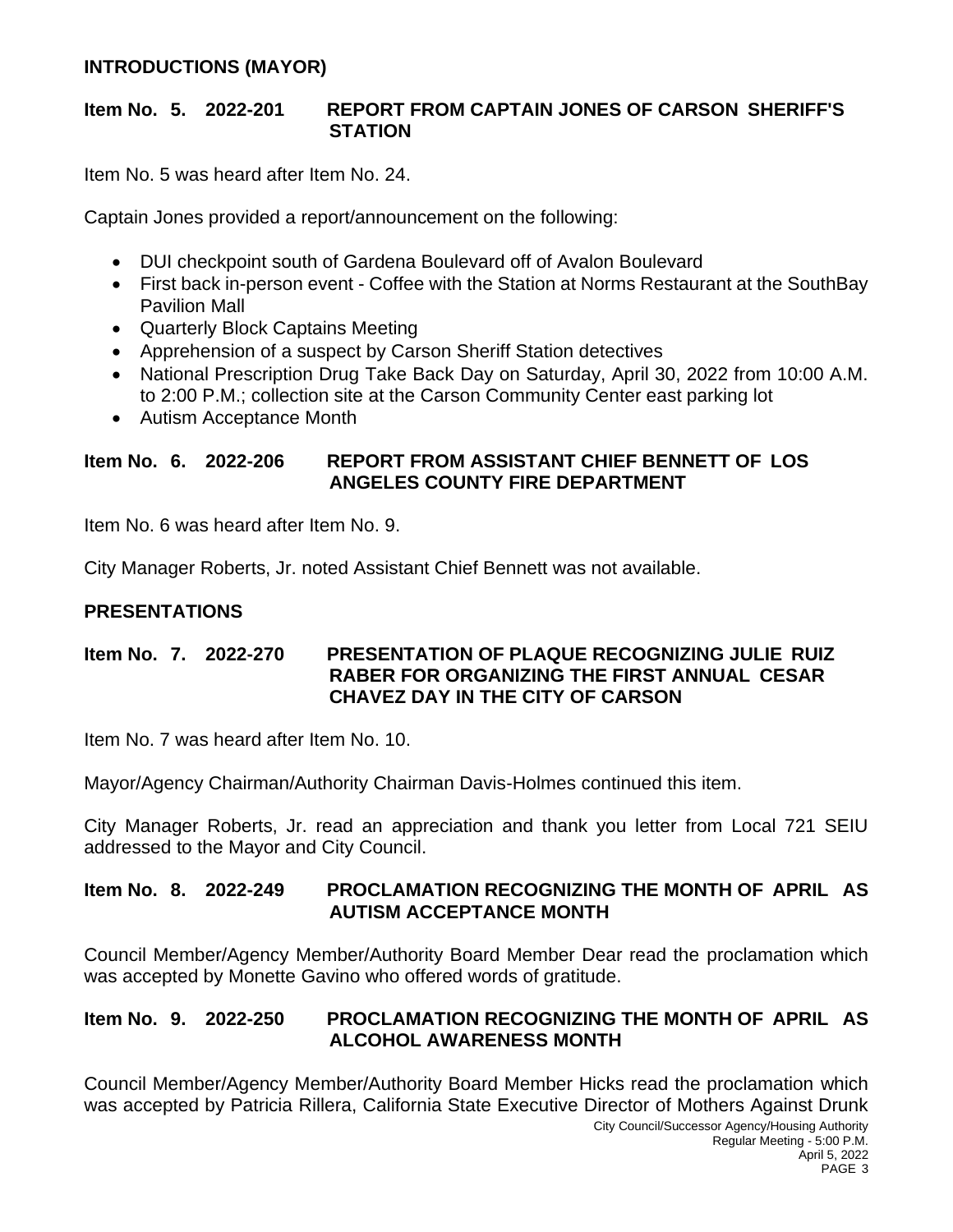Driving (MADD), who offered words of gratitude.

# **Item No. 10. 2022-251 PROCLAMATION RECOGNIZING APRIL 24, 2022 AS NATIONAL PRESCRIPTION DRUG TAKE BACK DAY**

Item No. 10 was heard after Item No. 5.

Mayor Pro Tempore/Agency Vice Chairman/Authority Vice Chairman Hilton read the proclamation which was accepted by Captain Jones who offered words of gratitude.

# **Item No. 11. 2022-279 UPDATE FROM CLEAN POWER ALLIANCE ON BILLING**

Item No. 11 was heard after Item No. 6.

Dalia Gomez, External Affairs Manager, gave a PowerPoint presentation on the Clean Power Alliance Update, who was joined by Dr. Monique Edwards-Greer, Chief Administrative Officer.

Discussion ensued regarding billing concerns.

Mayor/Agency Chairman/Authority Chairman Davis-Holmes requested option for payment plan.

Dr. Monique Edwards-Greer offered additional information regarding customer billing and credit. She provided her contact number 213-269-5870, extension 1003, and email address [medwards@cleanpoweralliance.org.](mailto:medwards@cleanpoweralliance.org)

Council Member/Agency Member/Authority Board Member Dear recommended Dalia Gomez contact the City Manager and developers for integration of solar panels for the 157-acre project reclaimed landfill (Cal-Compact landfill) development.

Mayor Pro Tempore/Agency Vice Chairman/Authority Vice Chairman Hilton inquired about partnering with unions regarding use of solar panels and EV chargers. Dalia Gomez stated she would provide more information.

Mayor/Agency Chairman/Authority Chairman Davis-Holmes recommended California State University, Dominguez Hills (CSUDH) as another entity to incorporate into the program.

Council Member/Agency Member/Authority Board Member Dear recommended Dalia Gomez and her staff consider obtaining a Project Labor Agreement (PLA) for the projects.

# **ORAL COMMUNICATIONS FOR MATTERS LISTED ON THE AGENDA (MEMBERS OF THE PUBLIC) (LIMITED TO ONE HOUR)**

City Clerk/Agency Secretary/Authority Secretary, Dr. Khaleah K. Bradshaw announced there were two written communications received.

Mayor/Agency Chairman/Authority Chairman Davis-Holmes requested the City Clerk to read the written communications.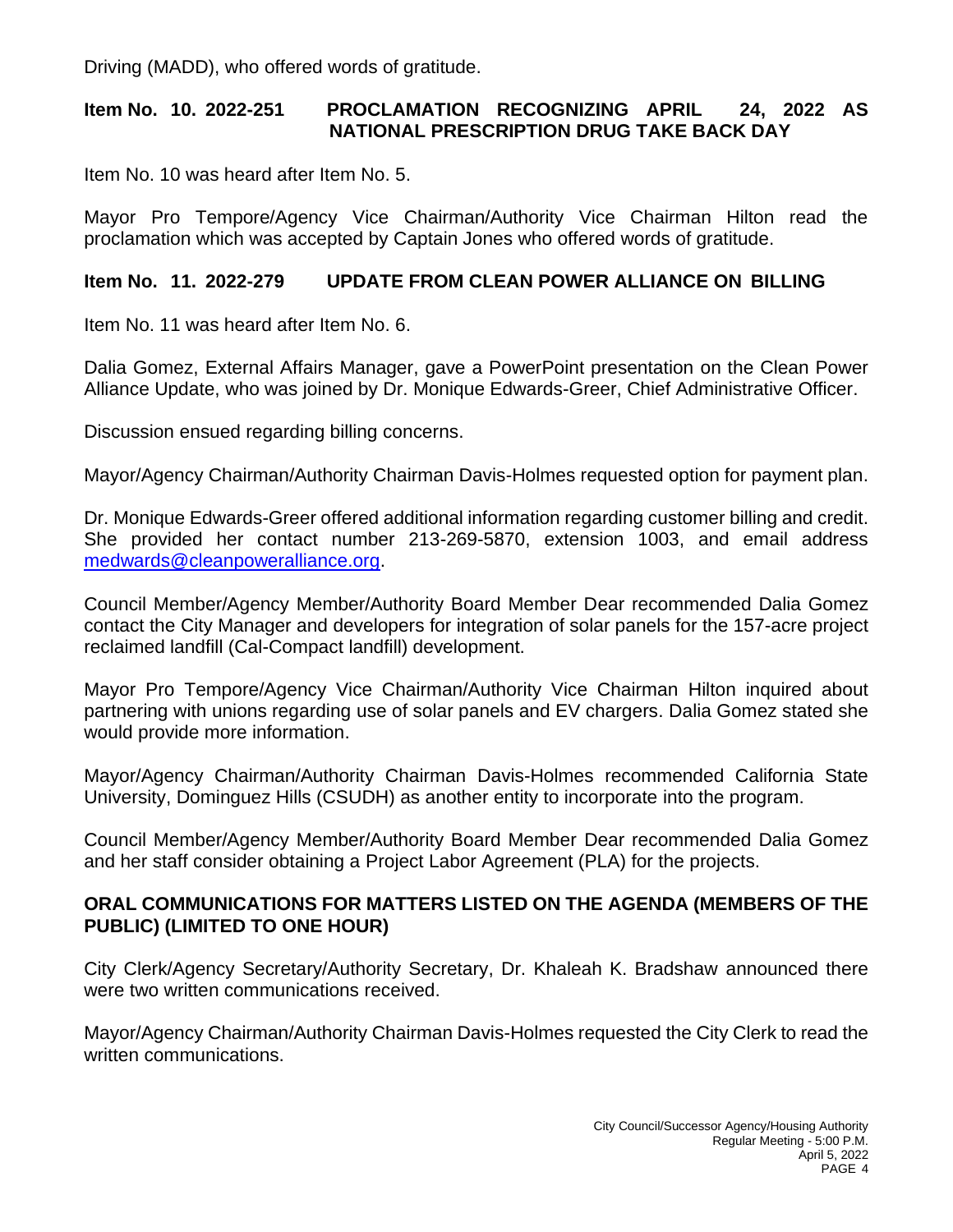City Clerk/Agency Secretary/Authority Secretary, Dr. Khaleah K. Bradshaw noted written communication was received for Item No. 7 which was previously continued and read the written communication regarding Item No. 32 with no objection heard.

Council Member/Agency Member/Authority Board Member Dear noted policy to not read anonymous written communications.

# Rick Pulido – offered comments on the following items:

Item No. 7 – Thanked staff who did a great job at the Cesar Chavez event; thanked the Council Members for their attendance at the event; referred to the groundbreaking on March 31, 2022 and thanked Council Member Dear and Council Member Rojas for their assistance in breaking ground with Manuel Bernal, representative of the Cesar Chavez Foundation; noted upcoming Cesar Chavez Committee meeting date to be determined.

Item No. 24 – Opposed to warehouses

- Item No. 34 Requested comprehensive reports
- Item No. 36 Supported item

Mayor/Agency Chairman/Authority Chairman Davis-Holmes inquired about the Cesar Chavez groundbreaking ceremony on March 31, 2022 and stated she was not aware of the ceremony.

City Manager Roberts, Jr. stated he was not aware of a city groundbreaking event.

Council Member/Agency Member/Authority Board Member Rojas noted the Cesar Chavez Committee is a private committee, therefore, was not a city event.

Loren Miles – Item No. 24

Offered comments in opposition to the item.

# **APPROVAL OF MINUTES:**

# **Item No. 12. 2022-258 APPROVAL OF THE FEBRUARY 15, 2022 CITY COUNCIL/SUCCESSOR AGENCY/HOUSING AUTHORITY REGULAR MEETING MINUTES**

Recommendation: Approve the minutes as listed.

ACTION: It was moved to approve staff recommendation on motion of Hilton, seconded by Hicks and unanimously carried by the following vote:

- Ayes: Mayor/Agency Chairman/Authority Chairman Davis-Holmes, Mayor Pro Tempore/Agency Vice Chairman/Authority Vice Chairman Hilton, Council Member/Agency Member/Authority Board Member Dear, Council Member/Agency Member/Authority Board Member Hicks, and Council Member/Agency Member/Authority Board Member Rojas
- Noes: None
- Abstain: None
- Absent: None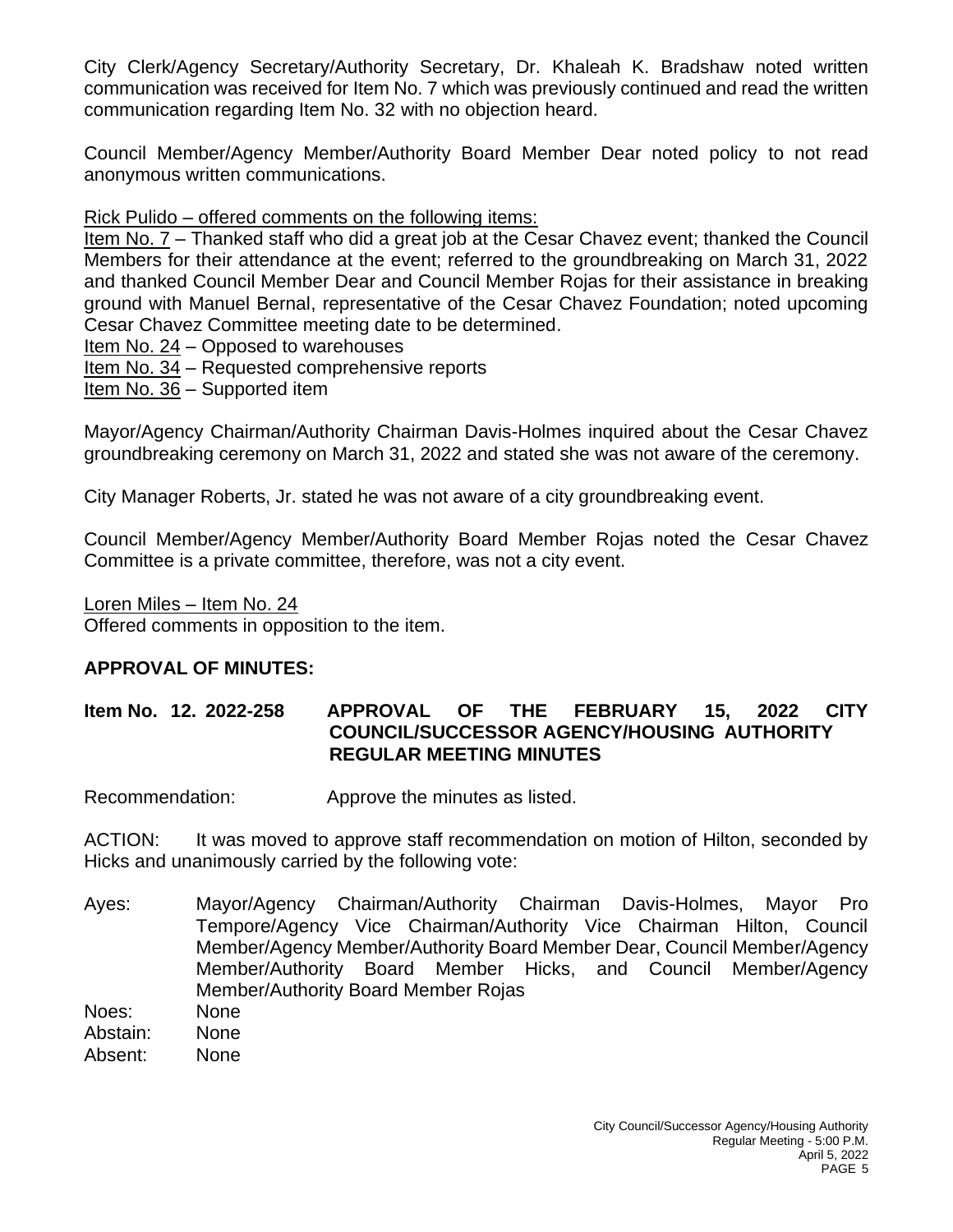# **CONSENT: (Items 13 to 33)**

It was moved to approve the Consent items on motion of Hilton, seconded by Dear.

Mayor/Agency Chairman/Authority Chairman Davis-Holmes noted Item No. 24 was removed for discussion earlier in the meeting with no objection heard.

Council Member/Agency Member/Authority Board Member Hicks requested to remove Item No. 18 for discussion.

Mayor/Agency Chairman/Authority Chairman Davis-Holmes requested to remove Items No. 15, 16 and 30 for discussion.

The motion to approve Consent Items No. 13 to 33, except Items No. 15, 16, 18, 24 and 30 was unanimously carried by the following vote

Ayes: Mayor/Agency Chairman/Authority Chairman Davis-Holmes, Mayor Pro Tempore/Agency Vice Chairman/Authority Vice Chairman Hilton, Council Member/Agency Member/Authority Board Member Dear, Council Member/Agency Member/Authority Board Member Hicks, and Council Member/Agency Member/Authority Board Member Rojas

Noes: None

Abstain: None

Absent: None

# **Item No. 13. 2022-262 Resolution No. 22-055, A RESOLUTION OF THE CITY COUNCIL OF THE CITY OF CARSON RATIFYING CLAIMS AND DEMANDS IN THE AMOUNT OF \$3,941,750.08, DEMAND CHECK NUMBERS 161977 THROUGH 162220**

ACTION: Item No. 13 was approved on Consent.

# **Item No. 14. 2022-200 COVID-19 UPDATE (CITY COUNCIL)**

Recommendation: 1. RECEIVE and FILE.

ACTION: Item No. 14 was approved on Consent.

# **Item No. 15. 2022-241 CONSIDER AN UPDATE ON CITY PROJECTS (CITY COUNCIL)**

Item No. 15 was heard after approval of Consent items.

Mayor/Agency Chairman/Authority Chairman Davis-Holmes requested a staff report.

Director Whitman gave a staff report.

Recommendation: RECEIVE and FILE this informational update.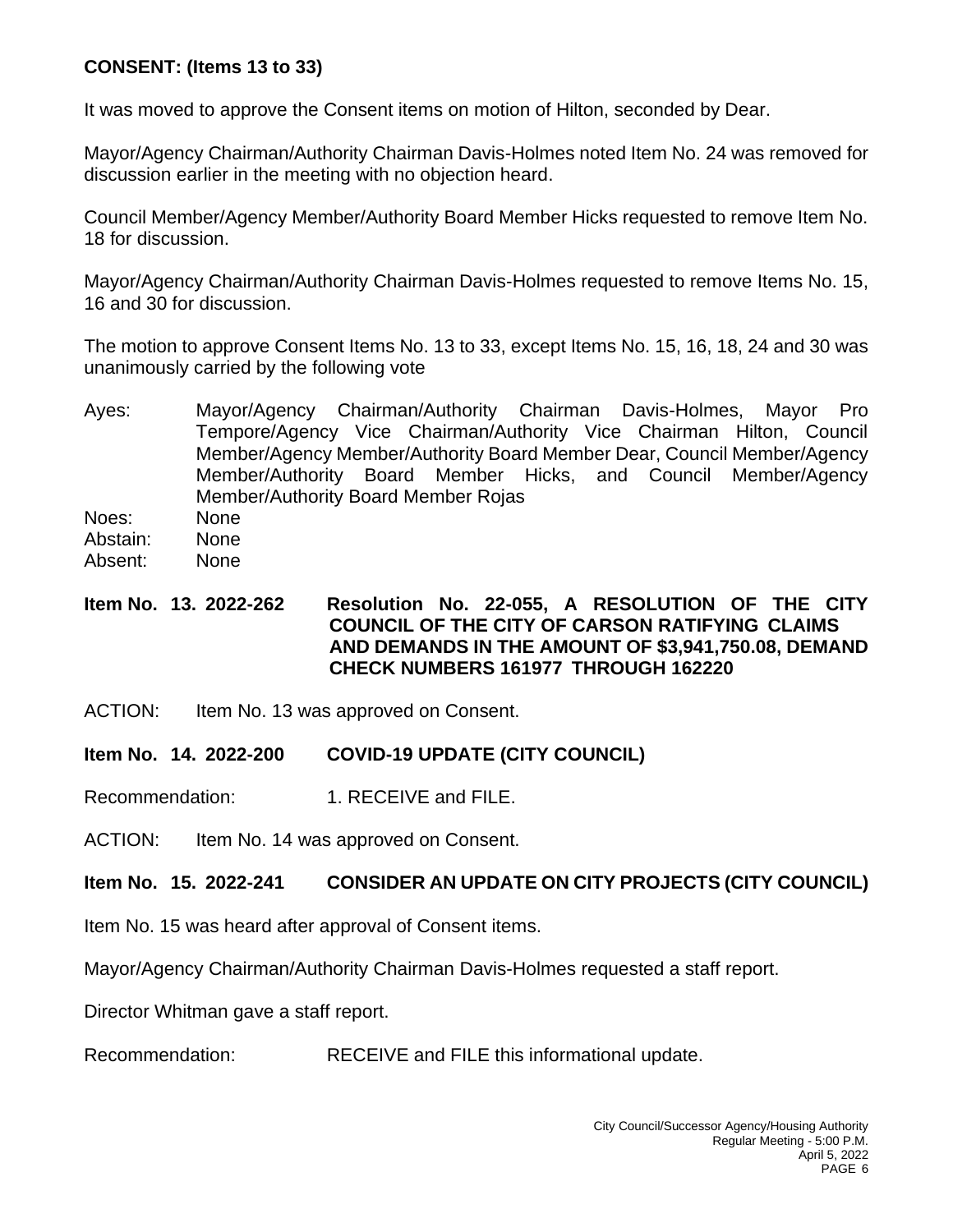ACTION: It was moved to approve staff recommendation on motion of Hicks, seconded by Dear.

Mayor/Agency Chairman/Authority Chairman Davis-Holmes offered an amendment to the motion to approve Items No. 15, 16, 18 and 30 simultaneously which was accepted by the maker and seconder of the motion.

The motion, as amended, was unanimously carried by the following vote:

Ayes: Mayor/Agency Chairman/Authority Chairman Davis-Holmes, Mayor Pro Tempore/Agency Vice Chairman/Authority Vice Chairman Hilton, Council Member/Agency Member/Authority Board Member Dear, Council Member/Agency Member/Authority Board Member Hicks, and Council Member/Agency Member/Authority Board Member Rojas

Noes: None Abstain: None Absent: None

# **Item No. 16. 2022-242 CONSIDER AN UPDATE ON CITY COMMISSIONS (CITY COUNCIL)**

Mayor/Agency Chairman/Authority Chairman Davis-Holmes thanked the City Manager for the report.

Recommendation: RECEIVE and FILE this report.

ACTION: It was moved to approve staff recommendation on motion of Hicks, seconded by Dear.

Mayor/Agency Chairman/Authority Chairman Davis-Holmes offered an amendment to the motion to approve Items No. 15, 16, 18 and 30 simultaneously which was accepted by the maker and seconder of the motion.

The motion, as amended, was unanimously carried by the following vote:

Ayes: Mayor/Agency Chairman/Authority Chairman Davis-Holmes, Mayor Pro Tempore/Agency Vice Chairman/Authority Vice Chairman Hilton, Council Member/Agency Member/Authority Board Member Dear, Council Member/Agency Member/Authority Board Member Hicks, and Council Member/Agency Member/Authority Board Member Rojas Noes: None Abstain: None Absent: None

#### **Item No. 17. 2022-248 UPDATE ON DOMINGUEZ CHANNEL RESTORATION**

Recommendation: RECEIVE and FILE.

ACTION: Item No. 17 was approved on Consent.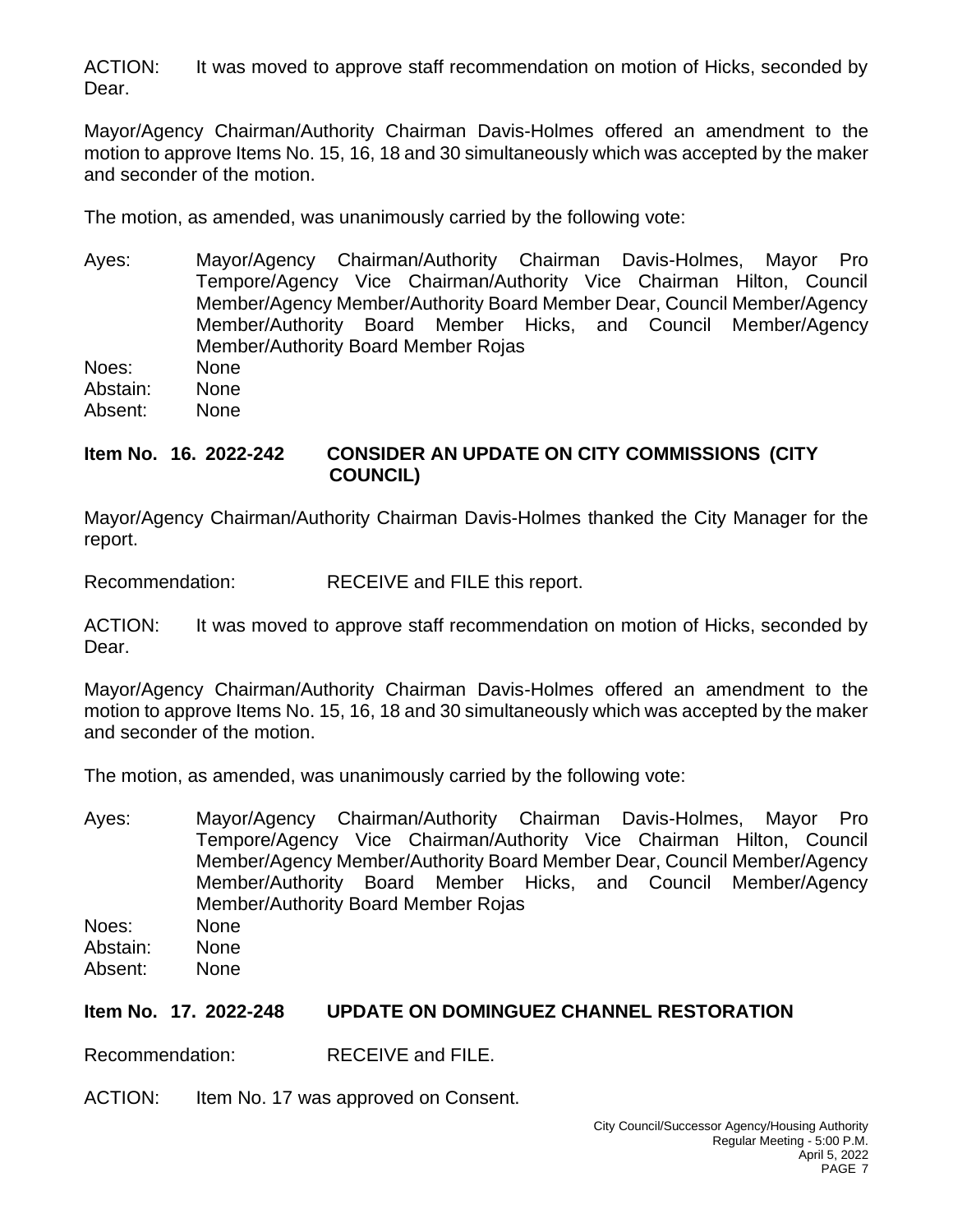# **Item No. 18. 2022-088 CONSIDERATION OF ADOPTION OF UPDATED PROGRAM GUIDELINES FOR THE CITY'S NEIGHBORHOOD PRIDE PROGRAM (CITY COUNCIL)**

Council Member/Agency Member/Authority Board Member Hicks requested a staff report.

Director Naaseh gave a staff report.

Recommendation: 1. APPROVE the modified Neighborhood Pride Program guidelines.

2. AUTHORIZE the Community Development Director to approve loans or grants for single family homes up to \$20,000 and grants for mobile homes up to \$15,000.

3. AUTHORIZE the Community Development Director to approve increases in the loan or grant amounts by 25% for single family homes and increase in the grant amount by 25% for mobile homes for unforeseen substantial repairs at the time of inspection for change orders and AUTHORIZE the City Manager to approve an additional \$2,500 if deem necessary.

4. AUTHORIZE City Manager to approve deferred loan amounts for single family detached units up to \$50,000 on a case-by-case basis.

ACTION: It was moved to approve staff recommendation on motion of Hicks, seconded by Dear.

During discussion of the motion, Council Member/Agency Member/Authority Board Member Dear offered comments in support of item.

Council Member/Agency Member/Authority Board Member Rojas inquired about the waiting list. Director Naaseh responded to her inquiry.

Mayor Pro Tempore/Agency Vice Chairman/Authority Vice Chairman Hilton referred to the Hero Program and requested staff to bring back a similar program. Mayor/Agency Chairman/Authority Chairman Davis-Holmes noted his request can be placed for a future item.

Mayor/Agency Chairman/Authority Chairman Davis-Holmes offered an amendment to the motion to approve staff recommendations to Items No. 15, 16, 18 and 30 simultaneously which was accepted by the maker and seconder of the motion.

The motion, as amended, was unanimously carried by the following vote:

Ayes: Mayor/Agency Chairman/Authority Chairman Davis-Holmes, Mayor Pro Tempore/Agency Vice Chairman/Authority Vice Chairman Hilton, Council Member/Agency Member/Authority Board Member Dear, Council Member/Agency Member/Authority Board Member Hicks, and Council Member/Agency Member/Authority Board Member Rojas Noes: None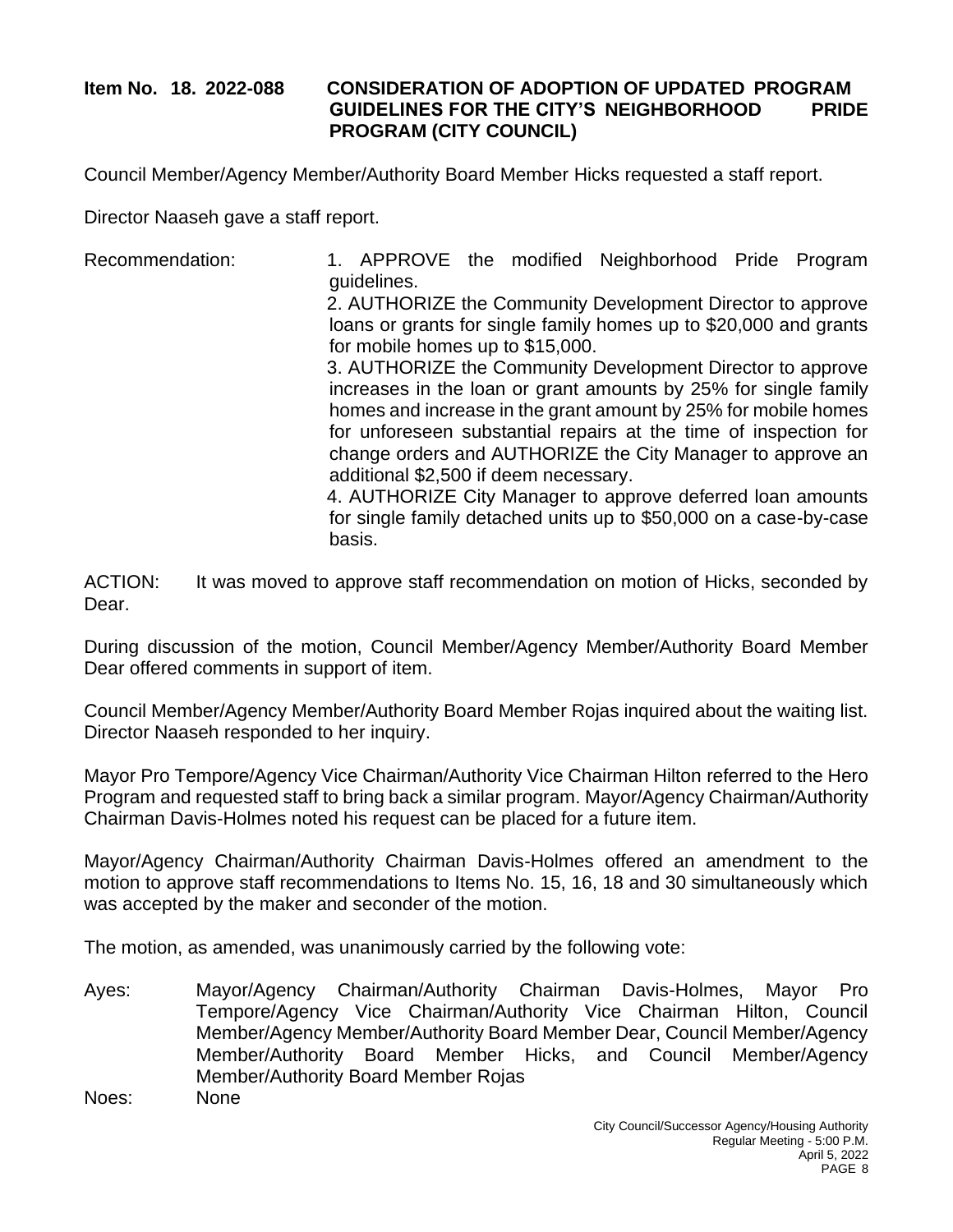Abstain: None Absent: None

**Item No. 19. 2022-148 CONSIDER APPROVING A LICENSED TRAINING PROVIDER AGREEMENT WITH THE AMERICAN RED CROSS (CITY COUNCIL)**

Recommendation: TAKE the following actions: 1. APPROVE a waiver of the bidding requirements as stated in Chapter 6 (Purchasing System) of Article II (Administration) of the Carson Municipal Code (CMC), pursuant to CMC 2611(e) (Sole Source Purchasing). 2. APPROVE the Licensed Training Provider Agreement with ARC (Exhibit No. 1; "Agreement"). 3. AUTHORIZE the Mayor to execute the Agreement following approval as to form by the City Attorney.

ACTION: Item No. 19 was approved on Consent.

**Item No. 20. 2022-158 CONSIDER APPROVING THE APPLE PROGRAM LICENSE AGREEMENT (CITY COUNCIL)**

Recommendation: 1. APPROVE the Apple Program License Agreement. 2. AUTHORIZE the City Manager to execute the agreement.

ACTION: Item No. 20 was approved on Consent.

**Item No. 21. 2022-204 CONSIDER AN AWARD OF CONTRACT FOR INSURANCE BROKERAGE SERVICES TO ALLIANT INSURANCE SERVICES, INC. FOR THE PERIOD JULY 1, 2022 THROUGH JUNE 30, 2025 (CITY COUNCIL)**

- Recommendation: TAKE the following actions: 1. APPROVE the Contract Services Agreement with Alliant Insurance Services, Inc. (Exhibit No. 1; the "Contract")). 2. AUTHORIZE the Mayor to execute the Contract following approval as to form by the City Attorney.
- ACTION: Item No. 21 was approved on Consent.

**Item No. 22. 2022-215 CONSIDER APPROVING THE PURCHASE OF TRASH RECEPTACLES FROM TOLAR MANUFACTURING COMPANY, INC. AT A DO-NOT-EXCEED TOTAL COST OF \$75,577.95 (CITY COUNCIL)**

Recommendation: AWARD and APPROVE a purchase order agreement with Tolar Manufacturing Company, Inc. for 90 trash receptacles at a do-not-exceed cost of \$75,578.27.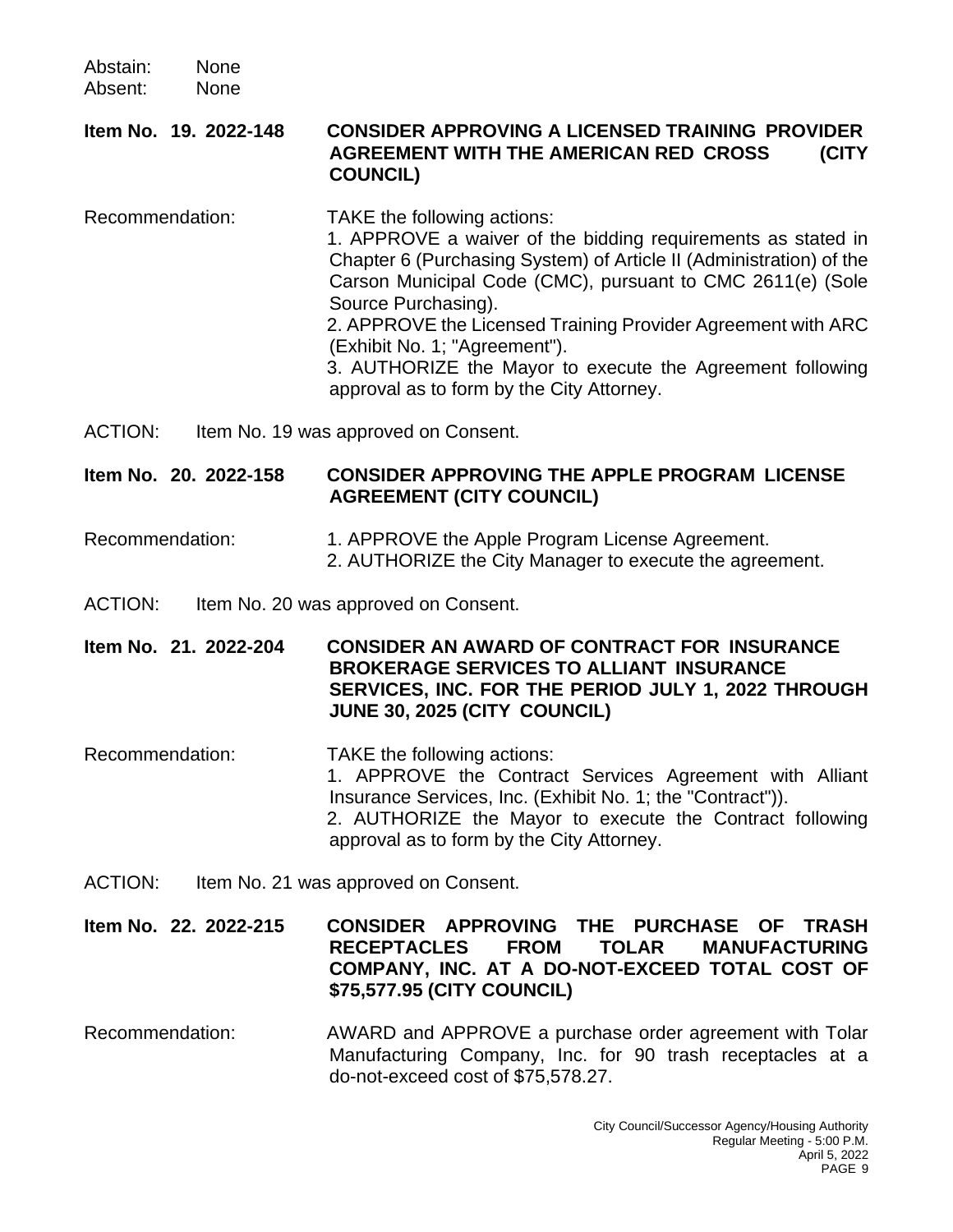ACTION: Item No. 22 was approved on Consent.

**Item No. 23. 2022-236 CONSIDER RESOLUTION NO. 22-051 APPROVING THE PURCHASE AND SALE AGREEMENT FOR REAL PROPERTY AND JOINT ESCROW INSTRUCTIONS FOR SALE OF PROPERTY OWNED BY THE CITY OF CARSON LOCATED AT 2403 E. 223RD STREET (APN:7315-012-900, 7315-012-804) FROM THE CITY OF CARSON TO WIN CHEVROLET, INC AND MAKING FINDINGS RELATED TO THE PROPOSED SALE (CITY COUNCIL)**

- Recommendation: 1. WAIVE further reading and ADOPT Resolution No. 22-051 by two-thirds affirmative vote of the City Council "A RESOLUTION OF THE CITY OF CARSON, CALIFORNIA, APPROVING THE PURCHASE AND SALE AGREEMENT FOR REAL PROPERTY AND JOINT ESCROW INSTRUCTIONS FOR SALE OF PROPERTY OWNED BY THE CITY OF CARSON LOCATED AT E. 223RD STREET (APN: 7315-012-900, 7315-012-804) FROM THE CITY OF CARSON TO WIN CHEVROLET, INC. AND MAKING FINDINGS RELATED TO THE PROPOSED SALE."
- ACTION: Item No. 23 was approved on Consent.

**Item No. 24. 2022-238 CONSIDER ADOPTING AN URGENCY ORDINANCE NO. 22-2223U 22-2203U ESTABLISHING REGULATIONS TO REQUIRE CONDITIONAL USE PERMITS FOR WAREHOUSING AND LOGISTICS FACILITIES INVOLVING NEW CONSTRUCTION IN EXCESS OF 5,000 SQUARE FEET IN THE INDUSTRIAL (MANUFACTURING-HEAVY AND MANUFACTURING-LIGHT) ZONES (CITY COUNCIL)**

Item No. 24 was heard after the Closed Session Report.

Mayor/Agency Chairman/Authority Chairman Davis-Holmes removed Item No. 24 from Consent with no objection heard.

Recommendation: Recommendation: 1. ADOPT, by a two-thirds affirmative vote of the City Council, Urgency Ordinance No. 22-2223U 22-2203U, "An Urgency Ordinance of the City Council of the City of Carson, California, to require Conditional Use Permits for warehousing and logistics facilities involving new construction in excess of 5,000 square feet in the Industrial (Manufacturing-Heavy and Manufacturing-Light) Zones by amending (i) Section 9141.1 (Uses Permitted) of Division 1 (Uses Permitted) of Part 4 (Industrial Zones), (ii) Division 8 (Special Requirements for Certain Uses) of Part 4 (Industrial Zones), and (iii) Part 9 Definitions, of Chapter 1 (Zoning) of Article IX (Planning and Zoning) of the Carson Municipal Code"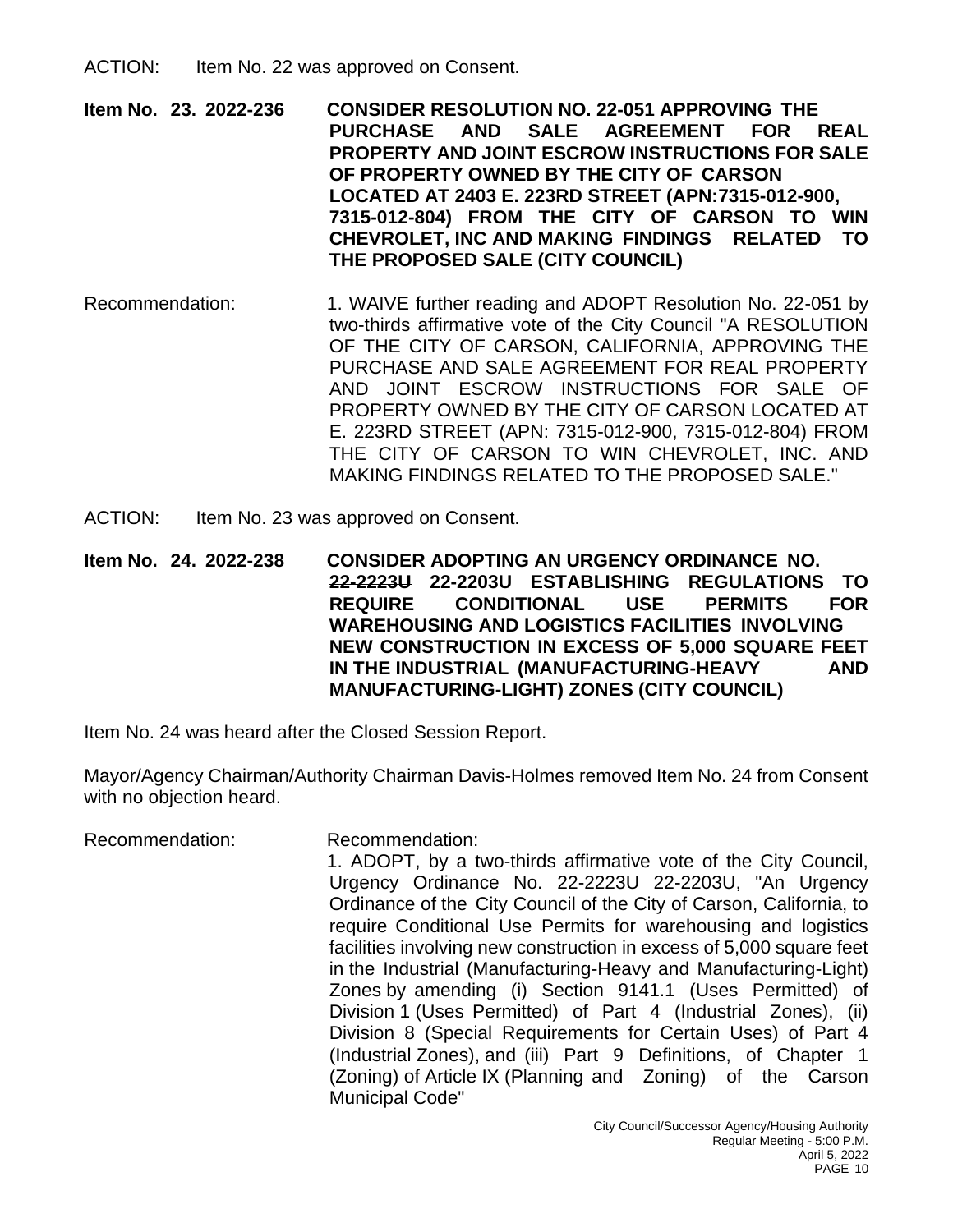ACTION: It was moved to create the Conditional Use Permits Ad Hoc Committee to consist of Mayor Davis-Holmes and Mayor Pro Tempore Hilton on motion of Dear, seconded by Hicks and unanimously carried by the following vote:

- Ayes: Mayor/Agency Chairman/Authority Chairman Davis-Holmes, Mayor Pro Tempore/Agency Vice Chairman/Authority Vice Chairman Hilton, Council Member/Agency Member/Authority Board Member Dear, Council Member/Agency Member/Authority Board Member Hicks, and Council Member/Agency Member/Authority Board Member Rojas
- Noes: None
- Abstain: None
- Absent: None
- **Item No. 25. 2022-243 CONSIDER ADOPTING A RESOLUTION RE-AUTHORIZING THE MEETINGS OF THE LEGISLATIVE BODIES OF THE CITY TO BE CONDUCTED VIA REMOTE TELECONFERENCING IN ACCORDANCE WITH GOVERNMENT CODE SECTION 54953(E) FOR A CONTINUED 30-DAY PERIOD (CITY COUNCIL, SUCCESSOR AGENCY, HOUSING AUTHORITY)**
- Recommendation: ADOPT Resolution No. 22-052, "A RESOLUTION OF THE CITY COUNCIL OF THE CITY OF CARSON, CALIFORNIA, THE CARSON HOUSING AUTHORITY BOARD, AND THE CARSON SUCCESSOR AGENCY BOARD, MAKING FINDINGS RELATED TO THE CONTINUED EXISTENCE OF A STATE OF EMERGENCY DUE TO COVID-19 AND RE-AUTHORIZING THE MEETINGS OF THE LEGISLATIVE BODIES OF THE CITY OF CARSON, CARSON SUCCESSOR AGENCY AND CARSON HOUSING AUTHORITY TO BE CONDUCTED VIA REMOTE TELECONFERENCING IN ACCORDANCE WITH GOVERNMENT CODE SECTION 54953(e) FOR A CONTINUED 30-DAY PERIOD." (Exhibit No. 1)''
- ACTION: Item No. 25 was approved on Consent.

**Item No. 26. 2022-245 CONSIDERATION OF RESOLUTION NO. 22-048, PROCLAIMING THE MONTH OF APRIL 2022 AS "FAIR HOUSING MONTH" (CITY COUNCIL)**

Recommendation: WAIVE further reading and ADOPT Resolution No. 22-048, "A RESOLUTION OF THE CITY COUNCIL OF THE CITY OF CARSON, CALIFORNIA, PROCLAIMING THE MONTH OF APRIL 2022 TO BE FAIR HOUSING MONTH"

ACTION: Item No. 26 was approved on Consent.

**Item No. 27. 2022-246 CONSIDER TAKING A POSITION OF SUPPORT AND SENDING A CORRESPONDING LETTER REGARDING**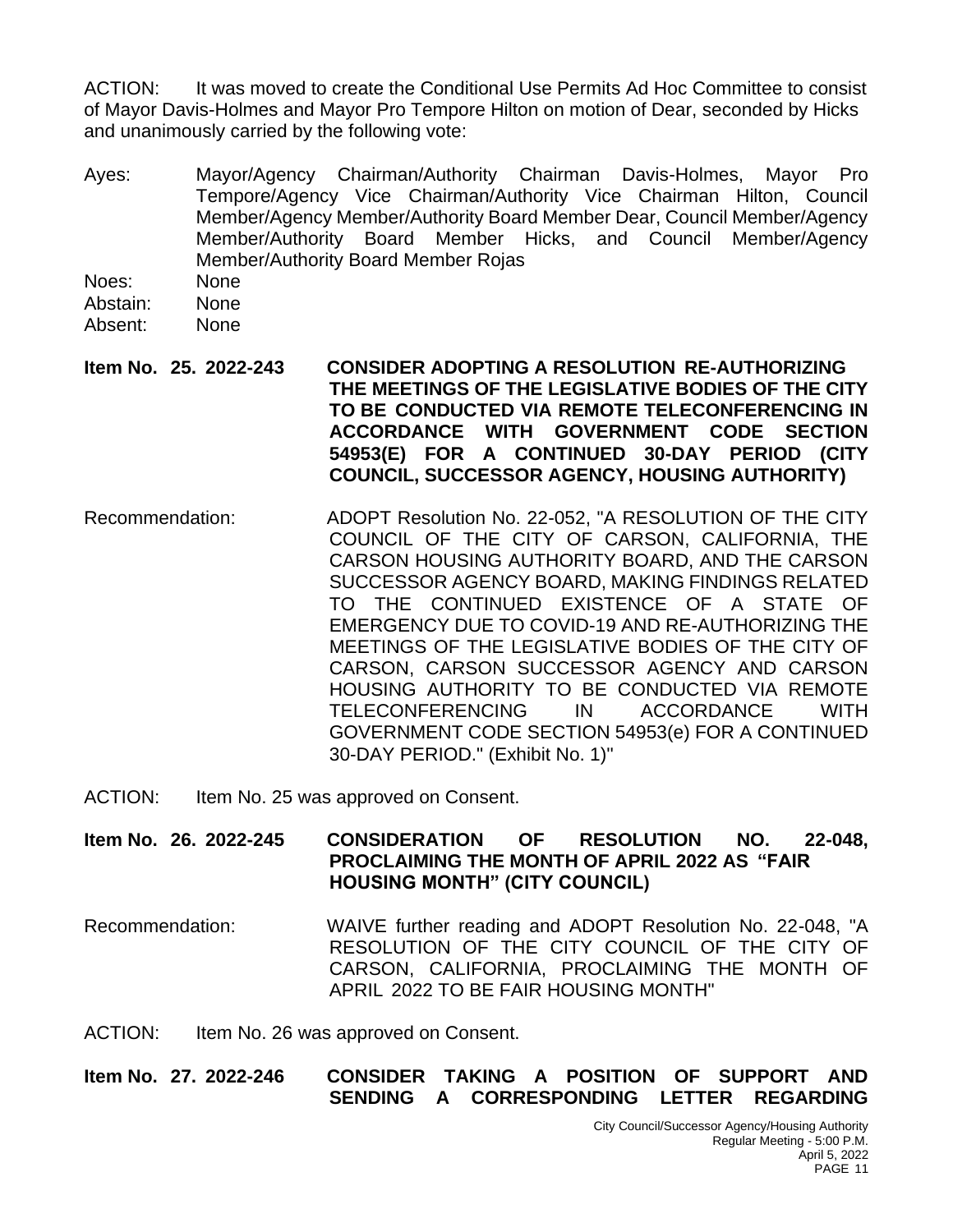# **ASSEMBLY BILL 2074 TO CREATE A REBATE FOR MICROMOBILITY PERSONAL VEHICLES OF 30% OF THE PURCHASE PRICE UP TO \$3,000.00 (CITY COUNCIL)**

- Recommendation: SUPPORT Assembly Bill 2074 and DIRECT staff to transmit a corresponding letter of support.
- ACTION: Item No. 27 was approved on Consent.
- **Item No. 28. 2022-253 CONSIDER TAKING A POSITION OF SUPPORT AND SENDING A CORRESPONDING LETTER REGARDING ASSEMBLY BILL 1814 TO AUTHORIZE COMMUNITY CHOICE ASSOCIATIONS TO SUBMIT APPLICATIONS TO THE CALIFORNIA PUBLIC UTILITIES COMMISSION TO RECEIVE FUNDING TO ADMINISTER TRANSPORTATION ELECTRIFICATION PROGRAMS (CITY COUNCIL)**
- Recommendation: APPROVE the City of Carson's support position on Assembly Bill 1814.
- ACTION: Item No. 28 was approved on Consent.
- **Item No. 29. 2022-273 CONSIDER RESOLUTION 22-058 SUPPORTING AB 2897 (O'DONNELL) AND SB 1122 (ALLEN) EXPANDING THE TERRITORY OF THE SAN GABRIEL AND LOWER LOS ANGELES RIVERS AND MOUNTAINS CONSERVANCY TO INCLUDE THE DOMINGUEZ CHANNEL WATERSHED AND SANTA CATALINA ISLAND (CITY COUNCIL)**
- Recommendation: TAKE the following actions: 1. WAIVE further reading and ADOPT Resolution No. 22-058 "A RESOLUTION OF THE CITY COUNCIL OF THE CITY OF CARSON, CALIFORNIA, SUPPORTING AB 2897 (O'DONNELL) AND SB 1122 (ALLEN), EXPANDING THE TERRITORY OF THE SAN GABRIEL AND LOWER LOS ANGELES RIVERS AND MOUNTAINS CONSERVANCY TO INCLUDE THE DOMINGUEZ CHANNEL WATERSHED AND SANTA CATALINA ISLAND" 2. REQUEST that staff forward a copy of executed Resolution 22-058 to Assembly Member Patrick O'Donnell's and Senator Ben Allen's Offices, as well as the offices of Assembly Member Gipson and Senator Bradford.
- ACTION: Item No. 29 was approved on Consent.

#### **Item No. 30. 2022-256 CONSIDER APPROVAL OF A BUDGET RESOLUTION TO APPROPRIATE AMERICAN RESCUE PLAN ACT FUNDS (CITY COUNCIL)**

Recommendation: APPROVE Budget Resolution 22-059.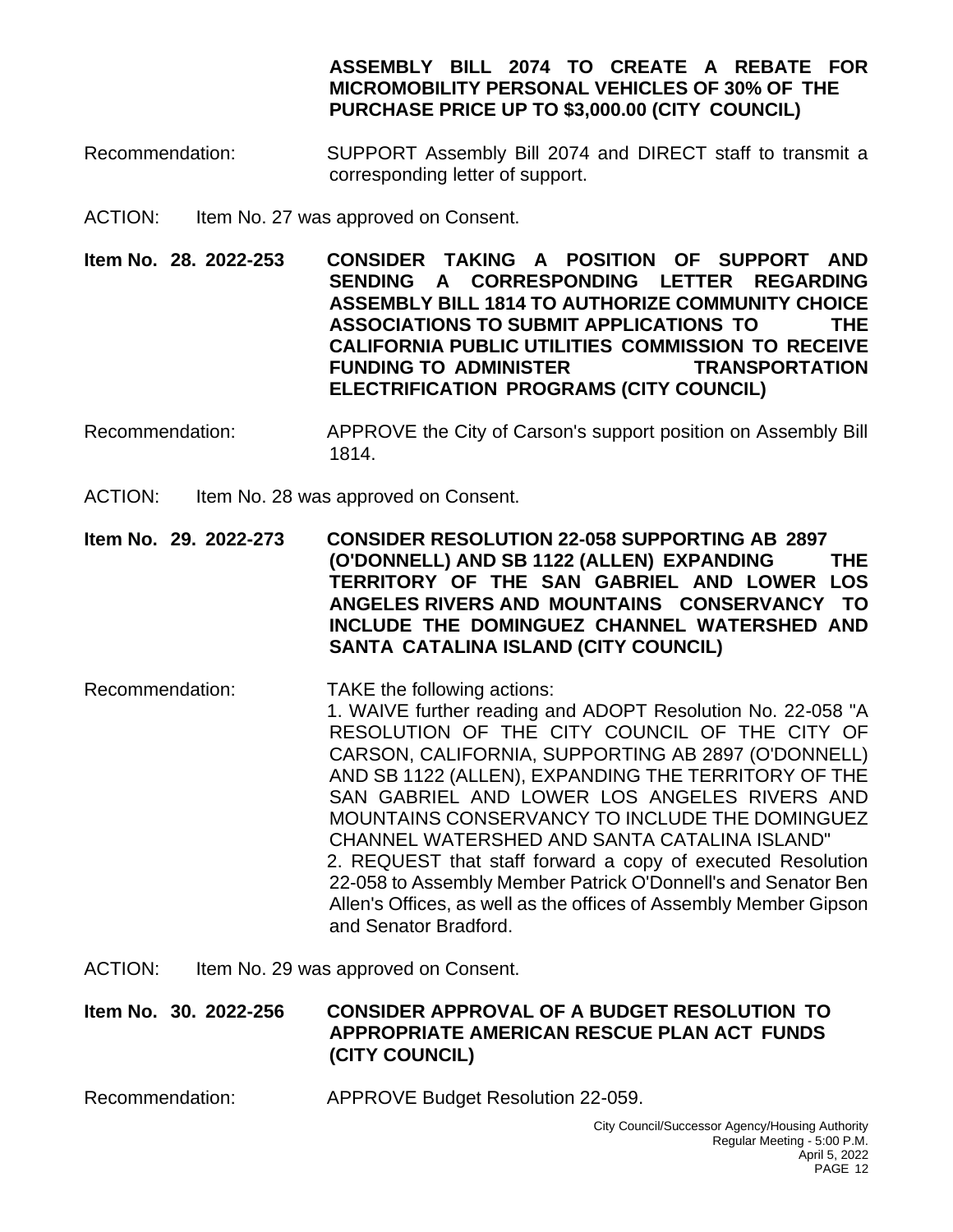ACTION: It was moved to approve staff recommendation on motion of Hicks, seconded by Dear.

Mayor/Agency Chairman/Authority Chairman Davis-Holmes offered an amendment to the motion to approve Items No. 15, 16, 18 and 30 simultaneously which was accepted by the maker and seconder of the motion.

The motion, as amended, was unanimously carried by the following vote:

- Ayes: Mayor/Agency Chairman/Authority Chairman Davis-Holmes, Mayor Pro Tempore/Agency Vice Chairman/Authority Vice Chairman Hilton, Council Member/Agency Member/Authority Board Member Dear, Council Member/Agency Member/Authority Board Member Hicks, and Council Member/Agency Member/Authority Board Member Rojas
- Noes: None Abstain: None Absent: None
- **Item No. 31. 2022-266 CONSIDERATION OF MULTIPLE RESOLUTIONS AS PART OF THE COMMUNITY SERVICES/PARKS & RECREATION REORGANIZATION: 1) RESOLUTION NO. 22-053, AMENDING THE CLASSIFICATION PLAN, RESOLUTION NO. 77-111, BY RECLASSIFYING THE RECREATION PROGRAM MANAGER CLASSIFICATION AS FLSA EXEMPT**

**2) RESOLUTION NO. 22-046, AMENDING THE CLASSIFICATION PLAN, RESOLUTION NO. 77-111, BY RECLASSIFYING THE TRANSPORTATION SERVICES SUPERVISOR POSITION INTO TRANSPORTATION PROGRAM MANAGER - A NEW JOB CLASSIFICATION, AND ABOLISHING THE TRANSPORTATION SERVICES SUPERVISOR CLASSIFICATION FROM THE CITY'S CLASSIFICATION PLAN**

Recommendation: WAIVE further reading and ADOPT the following Resolutions: 1. Resolution No. 22-053, "A RESOLUTION OF THE CITY COUNCIL OF THE CITY OF CARSON, CALIFORNIA, AMENDING THE CLASSIFICATION PLAN, RESOLUTION NO. 77-111, BY RECLASSIFYING THE RECREATION PROGRAM MANAGER CLASSIFICATION AS FLSA EXEMPT"; and 2. Resolution No. 22-046, "A RESOLUTION OF THE CITY COUNCIL OF THE CITY OF CARSON, CALIFORNIA, AMENDING THE CLASSIFICATION PLAN, RESOLUTION NO. 77-111, BY RECLASSIFYING THE TRANSPORTATION SERVICES SUPERVISOR POSITION INTO TRANSPORTATION PROGRAM MANAGER - A NEW JOB CLASSIFICATION, AND ABOLISHING THE TRANSPORTATION SERVICES SUPERVISOR CLASSIFICATION FROM THE CITY'S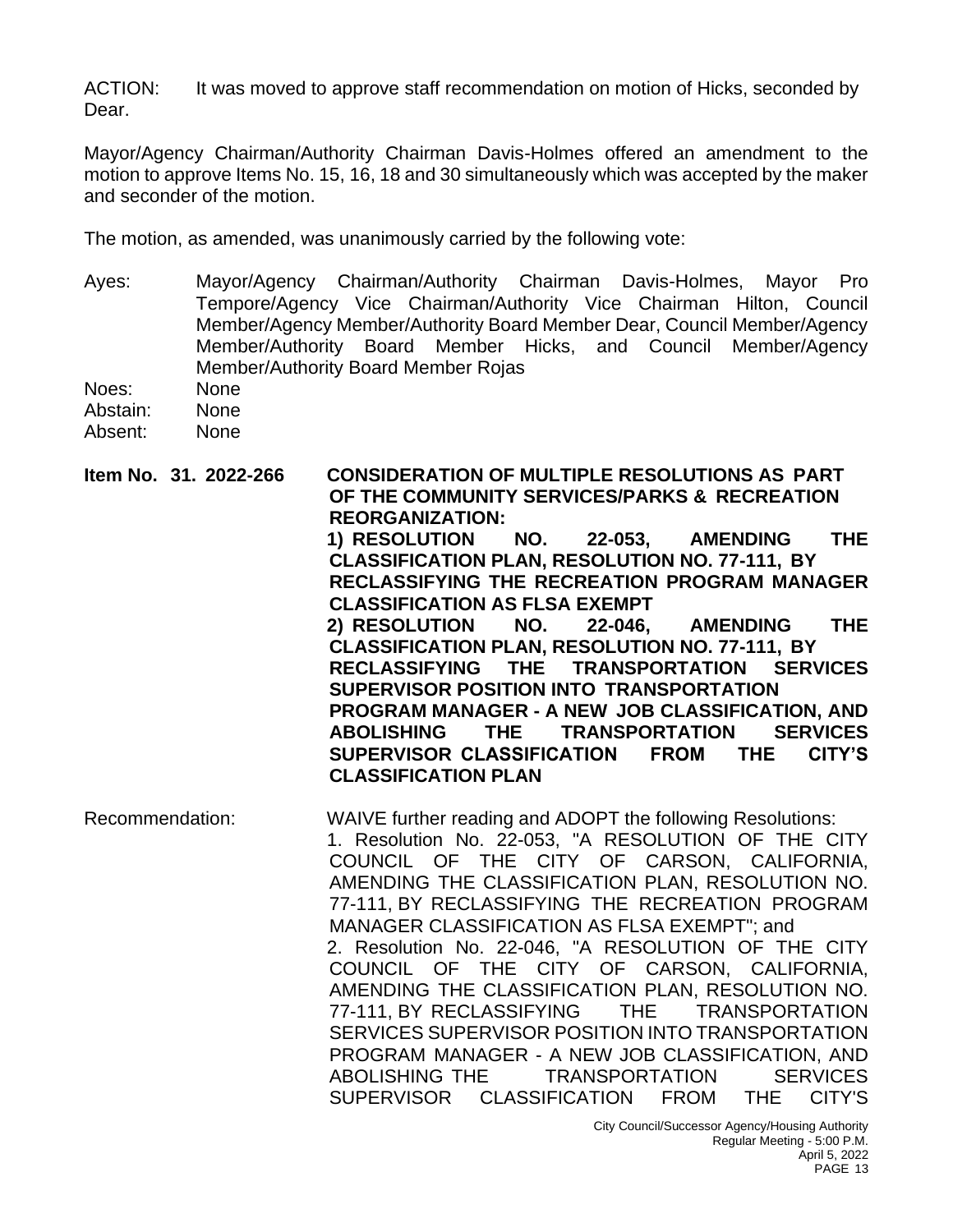ACTION: Item No. 31 was approved on Consent.

**Item No. 32. 2022-267 CONSIDERATION OF RESOLUTION NO. 22-057, AMENDING THE CLASSIFICATION PLAN, RESOLUTION NO. 77-111, BY ADOPTING AMENDED JOB CLASSIFICATION SPECIFICATION FOR PUBLIC SAFETY SERVICES MANAGER (CITY COUNCIL)**

- Recommendation: WAIVE further reading and ADOPT Resolution No. 22-057, "A RESOLUTION OF THE CITY COUNCIL OF THE CITY OF CARSON, CALIFORNIA, AMENDING THE CLASSIFICATION PLAN, RESOLUTION NO. 77-111, BY ADOPTING A REVISED JOB CLASSIFICATION SPECIFICATION FOR PUBLIC SAFETY SERVICES MANAGER."
- ACTION: Item No. 32 was approved on Consent.

**Item No. 33. 2022-272 CONSIDER AN INFORMATIONAL UPDATE ON AN AWARD RECEIVED BY THE CITY OF CARSON PUBLIC WORKS DEPARTMENT (CITY COUNCIL)**

Recommendation: Receive and File.

ACTION: Item No. 33 was approved on Consent.

After Item No. 18, it was moved to reconsider Item No. 33 and remove for discussion on motion of Davis-Holmes, seconded by Dear and unanimously carried by the following vote:

Ayes: Mayor/Agency Chairman/Authority Chairman Davis-Holmes, Mayor Pro Tempore/Agency Vice Chairman/Authority Vice Chairman Hilton, Council Member/Agency Member/Authority Board Member Dear, Council Member/Agency Member/Authority Board Member Hicks, and Council Member/Agency Member/Authority Board Member Rojas Noes: None Abstain: None Absent: None

Director Whitman gave a staff report.

Assistant City Manager Lennox provided an update of the Carriage Crest Park development project and stated will come back at the next two meetings for further update.

It was moved to approve staff recommendation on motion of Dear, seconded by Hilton and unanimously carried by the following vote:

Ayes: Mayor/Agency Chairman/Authority Chairman Davis-Holmes, Mayor Pro Tempore/Agency Vice Chairman/Authority Vice Chairman Hilton, Council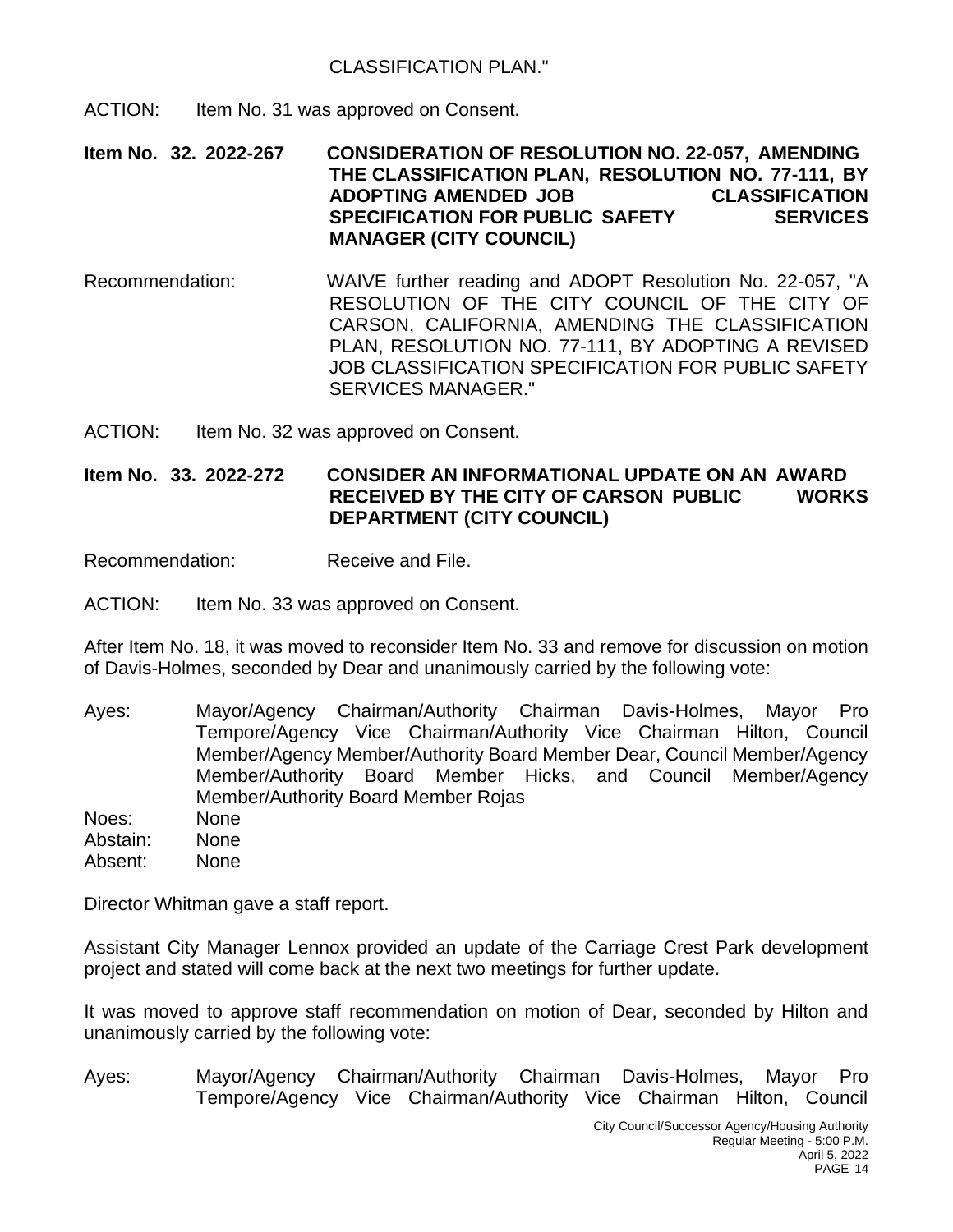Member/Agency Member/Authority Board Member Dear, Council Member/Agency Member/Authority Board Member Hicks, and Council Member/Agency Member/Authority Board Member Rojas

Noes: None Abstain: None Absent: None

# **SPECIAL ORDERS OF THE DAY: (NONE)**

# **DISCUSSION: (Items 34 to 38)**

# **Item No. 34. 2022-247 CONSIDER A PRESENTATION BY DIRECTOR OF PUBLIC WORKS ON PUBLIC WORKS ENGINEERING AND MAINTENANCE ACTIVITIES (CITY COUNCIL)**

Director Whitman gave a PowerPoint presentation on the Public Works' Maintenance Activities.

Mayor and City Council offered comments in support of item.

Recommendation: 1. RECEIVE AND FILE

ACTION: Mayor/Agency Chairman/Authority Chairman Davis-Holmes ordered this item Received and Filed with no objection heard.

**Item No. 35. 2022-278 CONSIDERATION OF ORDINANCE NO. 22-060 22-2206 AMENDING SECTION 2301 (COUNCILMANIC SALARIES) OF ARTICLE II (ADMINISTRATION) OF THE CARSON MUNICIPAL CODE REGARDING THE DETERMINATION OF COUNCIL MEMBERS' TOTAL WAGES/COMPENSATION AND TOTAL RETIREMENT AND HEALTH CONTRIBUTIONS (CITY COUNCIL)**

Recommendation: TAKE the following action: INTRODUCE, for first reading by title only with further reading waived, Ordinance No. 22-060 22-2206, entitled "AN ORDINANCE OF THE CITY COUNCIL OF THE CITY OF CARSON, CALIFORNIA, AMENDING SECTION 2301<br>(COUNCILMANIC SALARIES) OF ARTICLE II (COUNCILMANIC SALARIES) OF ARTICLE II (ADMINISTRATION) OF THE CARSON MUNICIPAL CODE REGARDING THE DETERMINATION OF COUNCIL MEMBERS' TOTAL WAGES/COMPENSATION AND TOTAL RETIREMENT AND HEALTH CONTRIBUTIONS".

ACTION: It was moved to waive further reading and introduce Ordinance No. 22-2206, as read by title only, on motion of Hilton, seconded by Hicks and carried by the following vote:

Ayes: Mayor Pro Tempore/Agency Vice Chairman/Authority Vice Chairman Hilton, Council Member/Agency Member/Authority Board Member Hicks, and Council Member/Agency Member/Authority Board Member Rojas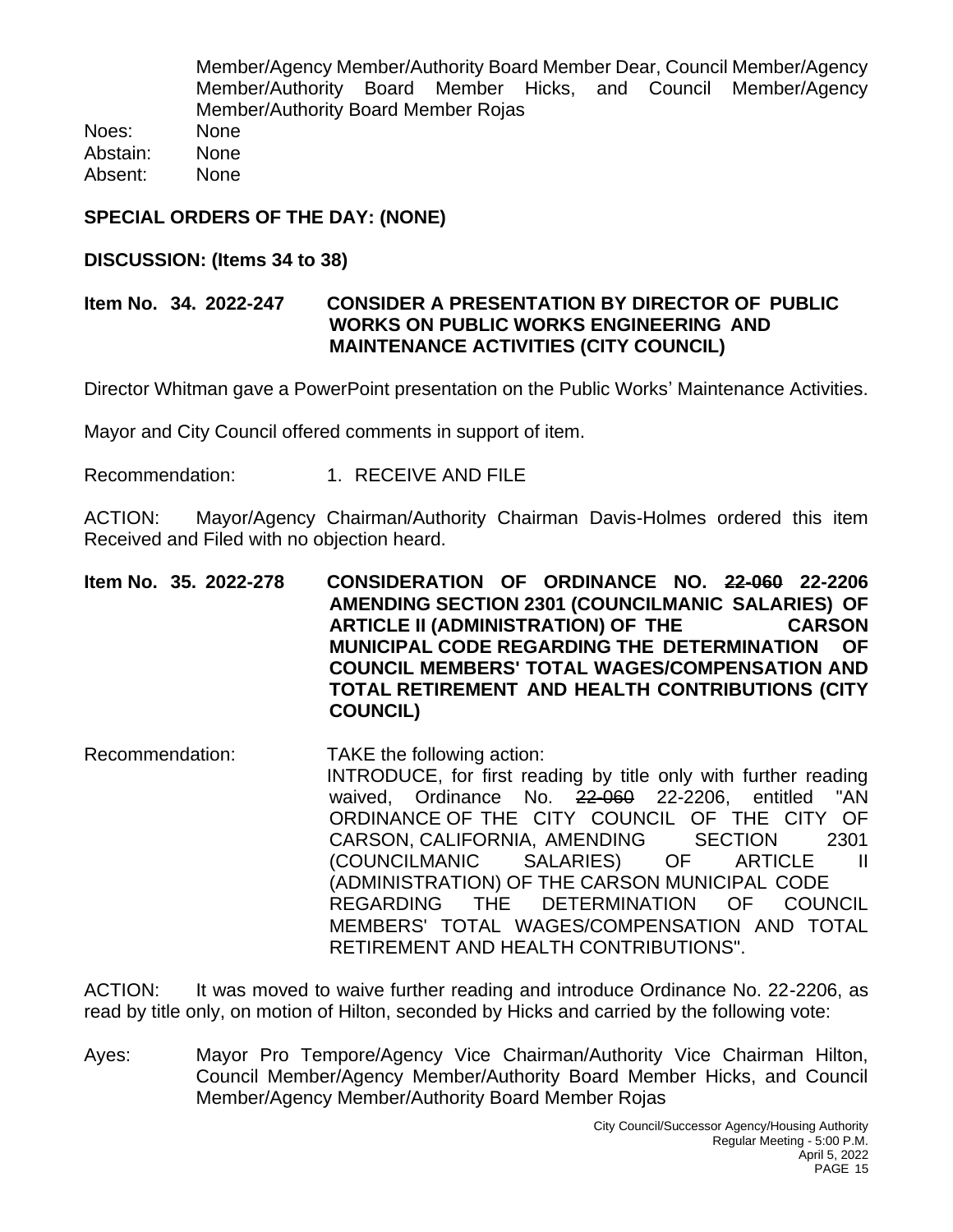Noes: Council Member/Agency Member/Authority Board Member Dear Abstain: Mayor/Agency Chairman/Authority Chairman Davis-Holmes Absent: None

#### **Item No. 36. 2022-254 CONSIDER AN UPDATE AND PROVIDE DIRECTION ON THE BUILDING AND SAFETY SERVICES OPERATIONS PROVIDED BY LOS ANGELES COUNTY DEPARTMENT OF PUBLIC WORKS**

Director Naaseh gave a PowerPoint presentation.

Recommendation: PROVIDE DIRECTION whether to hire a consultant to further analyze all development-related services provided by Los Angeles County including Building and Safety and engineering services and make recommendations for the best course of action for the City to provide first class services to the residents and the development community.

ACTION: It was moved to hire a consultant and directed staff to bring back a report on motion of Davis-Holmes, seconded by Dear.

During discussion of the motion, Council Member/Agency Member/Authority Board Member Rojas offered comments in support of the item.

The motion was unanimously carried by the following vote:

Ayes: Mayor/Agency Chairman/Authority Chairman Davis-Holmes, Mayor Pro Tempore/Agency Vice Chairman/Authority Vice Chairman Hilton, Council Member/Agency Member/Authority Board Member Dear, Council Member/Agency Member/Authority Board Member Hicks, and Council Member/Agency Member/Authority Board Member Rojas

Noes: None Abstain: None Absent: None

Director Naaseh noted to hire a consultant will need to go through the Request for Proposal (RFP) process which will be done expeditiously.

**Item No. 37. 2021-898 CONSIDER APPROVAL OF AMENDMENT NO. 6 TO AN AGREEMENT WITH TYLER TECHNOLOGIES, INC. TO PROVIDE THE CITY WITH ONLINE PAYMENT PROCESSING CAPABILITIES, ENERGOV SERVICES TO ALLOW THE CITY TO AUTOMATE ITS OPERATIONS IN BUSINESS LICENSE, PERMITTING, PLANNING, CODE ENFORECEMENT AND INSPECTION**

Director Rahmani thanked Ken Groset, Tyler Munis representative; Doc Tisuthiwongse, Systems Business Analyst; Kevin Kennedy, IT Manager; and Robert Lee, Assistant City Attorney, for their assistance with the amendment.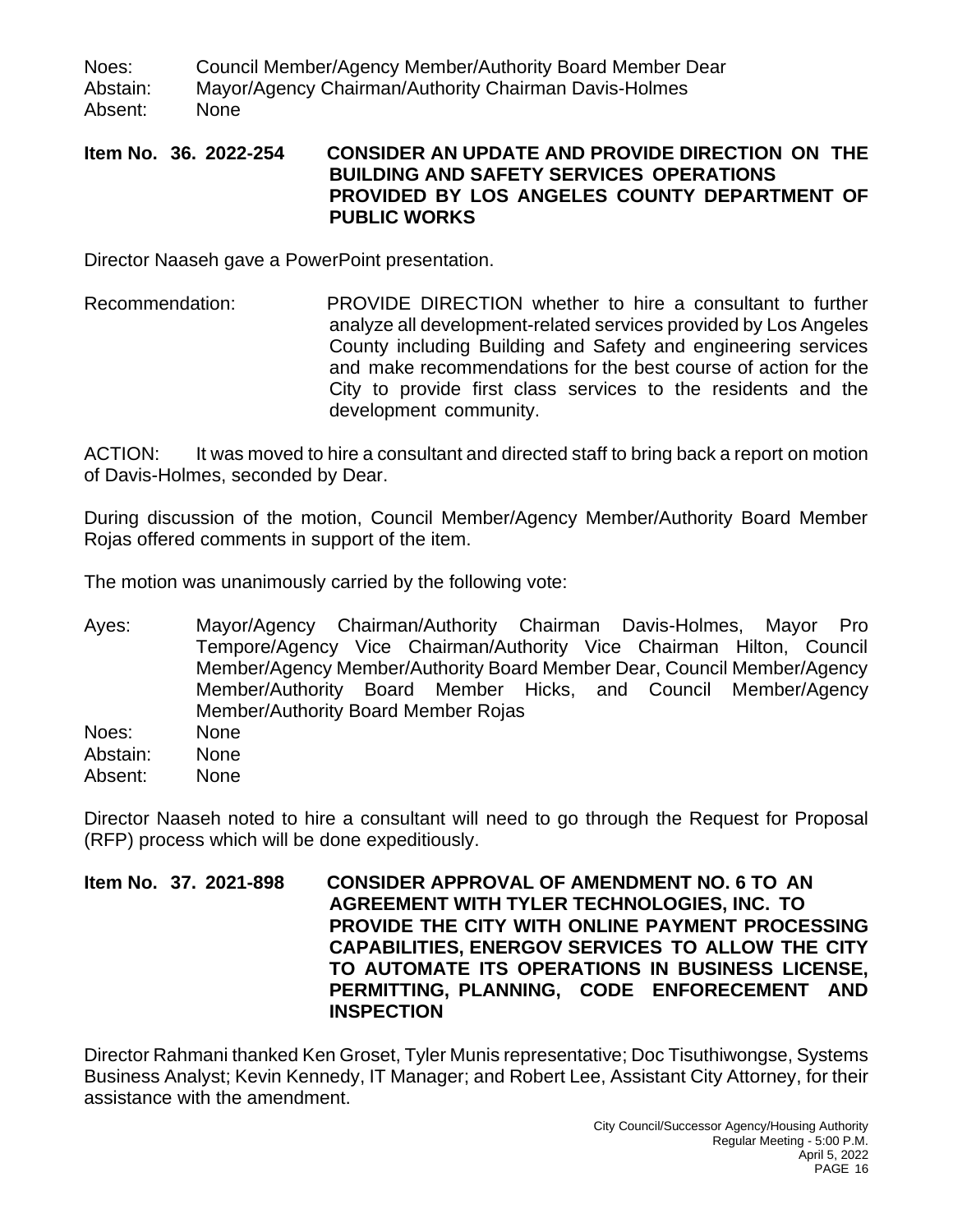Director Rahmani gave a PowerPoint presentation on the Tyler Munis ERP Phase No. 3 Implementation.

Recommendation: 1. APPROVE Amendment No. 6 to agreement 16-006 between the City of Carson and Tyler Munis Technologies, INC to increase the contract sum by \$2,106,596.36 which, when added to the existing Contract Sum of \$1,097,399.46 will result in an increased total Contract Sum of \$3,203,995.82. 2. AUTHORIZE the Mayor to execute the amendment following approval as to form by the City Attorney.

ACTION: It was moved to approve staff recommendations on motion of Davis-Holmes, seconded by Hilton.

During discussion of the motion, Council Member/Agency Member/Authority Board Member Dear complimented Director Rahmani and staff on this item.

The motion was unanimously carried by the following vote:

- Ayes: Mayor/Agency Chairman/Authority Chairman Davis-Holmes, Mayor Pro Tempore/Agency Vice Chairman/Authority Vice Chairman Hilton, Council Member/Agency Member/Authority Board Member Dear, Council Member/Agency Member/Authority Board Member Hicks, and Council Member/Agency Member/Authority Board Member Rojas
- Noes: None Abstain: None Absent: None
- **Item No. 38. 2022-259 CONSIDERATION OF LOCAL APPOINTMENTS TO THE CITY'S COMMISSIONS, COMMITTEES AND BOARDS; AND/OR CITY COUNCIL SUB-COMMITTEES; AND/OR CITY-AFFILIATED ORGANIZATIONS BY MAYOR AND CITY COUNCIL (CITY COUNCIL)**
- Recommendation: TAKE the following actions: 1. CONSIDER and APPOINT, REAPPOINT or REMOVE members to the Commissions, Committees and Boards; and/or 2. REAFFIRM, RE-DESIGNATE and/or DESIGNATE member assignments to the City Council Sub-Committees; and/or 3. REAFFIRM, RE-DESIGNATE and/or DESIGNATE delegates and alternates to the City-Affiliated Organizations; and 4. DIRECT the City Clerk to notify all affected appointments, reappointments or removed members and/or all affected City-Affiliated Organizations of this action in writing; 5. IF APPLICABLE, DIRECT the City Clerk to post and publish in accordance with the Maddy Act.
- ACTION: The Mayor and City Council took the following actions: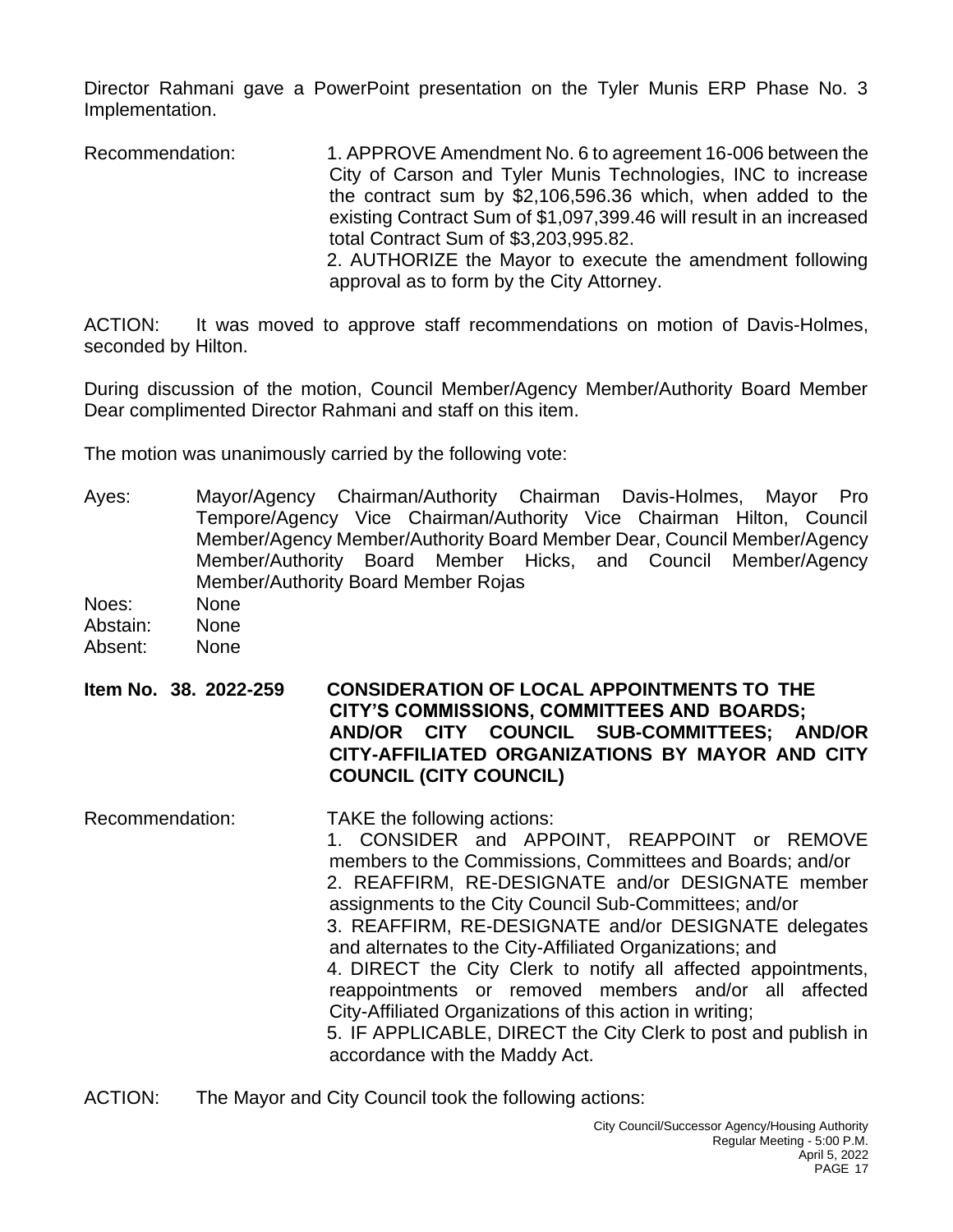## Senior Citizens Advisory Commission

Mayor Pro Tempore/Agency Vice Chairman/Authority Vice Chairman Hilton appointed Dr. Vergie Seymore to the Senior Citizens Advisory Commission.

# Mobilehome Park Rental Review Board

Mayor/Agency Chairman/Authority Chairman Davis-Holmes appointed Karey Perez as At-large Alternate 3 to the Mobilehome Park Rental Review Board.

It was moved to ratify the Mayor's appointment of Karey Perez as At-large Alternate 3 to the Mobilehome Park Rental Review Board on motion of Davis-Holmes, seconded by Dear and unanimously carried by the following vote:

Ayes: Mayor/Agency Chairman/Authority Chairman Davis-Holmes, Mayor Pro Tempore/Agency Vice Chairman/Authority Vice Chairman Hilton, Council Member/Agency Member/Authority Board Member Dear, Council Member/Agency Member/Authority Board Member Hicks, and Council Member/Agency Member/Authority Board Member Rojas

Noes: None Abstain: None

Absent: None

#### **ORDINANCE SECOND READING: (Item 39)**

**Item No. 39. 2022-235 SECOND READING OF ORDINANCE NO. 22-2205 ADDING CHAPTER 2 (HOUSING CRISIS ACT OF 2019 AND MOBILEHOMES) TO ARTICLE X OF THE CARSON MUNICIPAL CODE, DECLARING THAT CERTAIN MOBILEHOMES ARE "PROTECTED UNITS" UNDER SB 330 (CITY COUNCIL)**

Recommendation: TAKE the following action: Conduct a Second Reading by title only with further reading waived, Ordinance No. 22-2205, entitled "An Ordinance of The City Council of The City of Carson, California, Adding Chapter 2 (Housing Crisis Act Of 2019 And Mobilehomes) To Article X of The Carson Municipal Code as A Declaration of State Law And To Affirm Certain Mobilehomes To Be "Protected Units" Under SB 330, The Housing Crisis Act Of 2019"

ACTION: It was moved to waive further reading and adopt Ordinance No. 22-2205, as read by title only, on motion of Davis-Holmes, seconded by Dear and unanimously carried by the following vote:

Ayes: Mayor/Agency Chairman/Authority Chairman Davis-Holmes, Mayor Pro Tempore/Agency Vice Chairman/Authority Vice Chairman Hilton, Council Member/Agency Member/Authority Board Member Dear, Council Member/Agency Member/Authority Board Member Hicks, and Council Member/Agency Member/Authority Board Member Rojas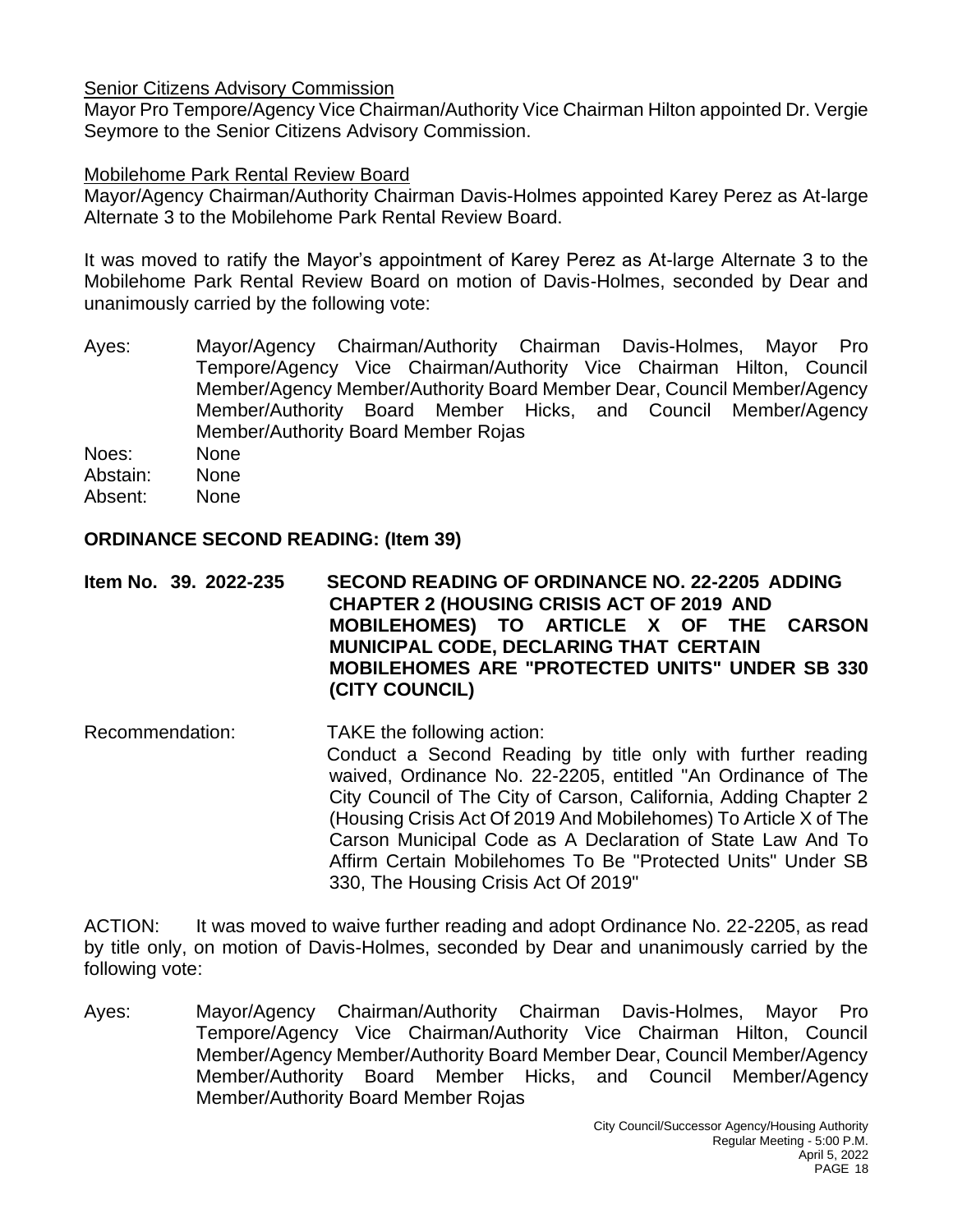Noes: None Abstain: None Absent: None

# **MEMORIAL ADJOURNMENTS**

City Clerk/Agency Secretary/Authority Secretary, Dr. Khaleah K. Bradshaw presented the following Memorial Adjournment Requests:

Barbara Morrison Lionel Cook Loyman Juan Batiste, Jr. Armelia Ann Griffin Siaosi "Loli" Peniamina Ossie Lee Sylvester Thang Tich Le Albert Erby, Jr. George K. Siglar, Jr. Dorothy Patterson Morton "Mort" Holtzman Teena Armstrong Oley Milton Owens Sauitua Toga Eseroma

Mayor Pro Tempore/Agency Vice Chairman/Authority Vice Chairman Hilton requested to add Booker T. Turner to the Memorial Adjournments and gave a prayer.

# **ORAL COMMUNICATIONS FOR MATTERS NOT LISTED ON THE AGENDA (MEMBERS OF THE PUBLIC) – None.**

# **COUNCIL MEMBER REQUESTS TO ADD ITEMS TO FUTURE AGENDAS**

Mayor Pro Tempore/Agency Vice Chairman/Authority Vice Chairman Hilton requested staff to research the Hero Program and what other cities have done to bring reprieve to their constituents and community.

Council Member/Agency Member/Authority Board Member Dear requested staff to bring back a new resolution to also give premium pay to all employees who worked in the City of Carson during the COVID-19 pandemic and retired from the City of Carson in the past five months.

Council Member/Agency Member/Authority Board Member Hicks requested a status of the installation of cameras throughout major points in the City.

Mayor/Agency Chairman/Authority Chairman Davis-Holmes requested an update of the Sheriff Sub-Station at the California State University Dominguez Hills plaza.

Council Member/Agency Member/Authority Board Member Hicks requested a status of the Emergency Preparedness Plan.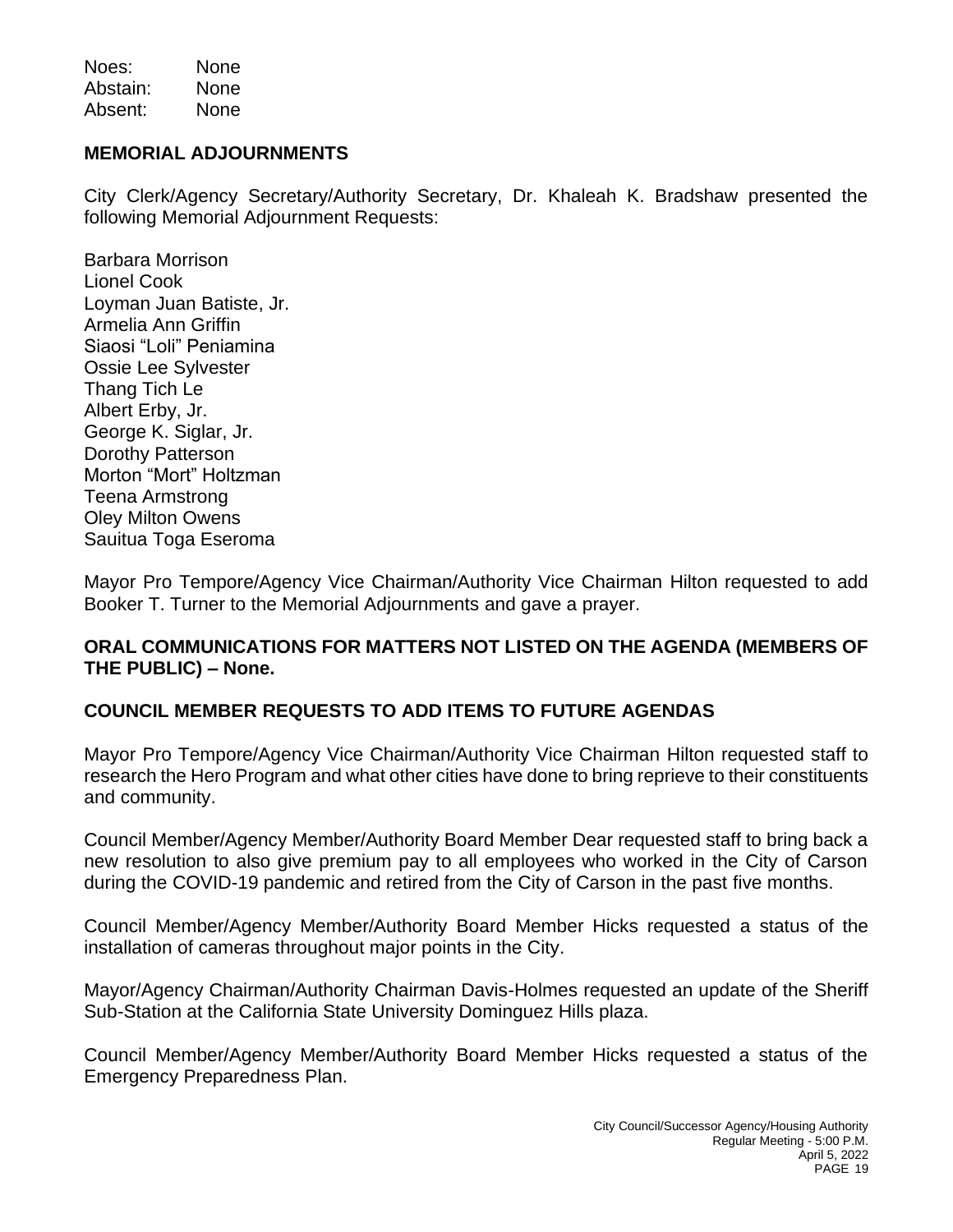Assistant City Manager Lennox provided an update of the Emergency Preparedness Plan.

Council Member/Agency Member/Authority Board Member Dear referred to Item No. 39 regarding Ordinance No. 22-2205 that was approved this evening which helps to protect all affordable housing throughout the City including mobile home parks. It is not the mobile home park zoning ordinance that he has been advocating and requested an item at the next agenda. Also, he requested to amend the agenda ordinance to allow for a majority of the City Council Members to vote to place an item on the agenda of the City Council. Currently, it requires four votes instead of just a majority of three votes.

Council Member/Agency Member/Authority Board Member Hicks requested to add the Façade Improvement Program and to fund a Business Façade Program.

Mayor/Agency Chairman/Authority Chairman Davis-Holmes directed the City Manager to add Council Member Hick's request to the next budget workshop as a request item.

City Manager Roberts, Jr. stated he would incorporate his request in the budget and confirmed the next budget workshop is scheduled on April 19, 2022.

Council Member/Agency Member/Authority Board Member Rojas requested to add an item to raise the reward for Donovan Beezer's son. Subsequently, Mayor/Agency Chairman/Authority Chairman Davis-Holmes directed the City Manager to add an item to raise the reward to \$100,000.

# **ORAL COMMUNICATIONS (COUNCIL MEMBERS)**

Council Member/Agency Member/Authority Board Member Hicks announced Earth Day "Saving Mother Earth", on Saturday, April 9, 2022 at 12 noon at Anderson Park.

Mayor Pro Tempore/Agency Vice Chairman/Authority Vice Chairman Hilton announced the Dymally Jazz Festival on April 30, 2022 at the Dignity Health Sports Park on the CSUDH campus. Tickets are on sale benefitting students and scholarships. He wished everyone a Happy Easter, Good Friday, and Happy Resurrection Day.

Mayor/Agency Chairman/Authority Chairman Davis-Holmes requested the City Manager to convey to staff the awesome Volunteer Banquet and Autism 5K Walk. City Manager Roberts, Jr. noted he would notify Director Whittiker and his team for the successful events.

Council Member/Agency Member/Authority Board Member Dear stated he participated in the Autism 5K Walk and attended the Volunteer Banquet.

Mayor Pro Tempore/Agency Vice Chairman/Authority Vice Chairman Hilton stated he participated in the Autism 5K Walk as well.

Council Member/Agency Member/Authority Board Member Rojas thanked all the educators for their hard work.

The Mayor and City Council wished everyone a Happy Easter.